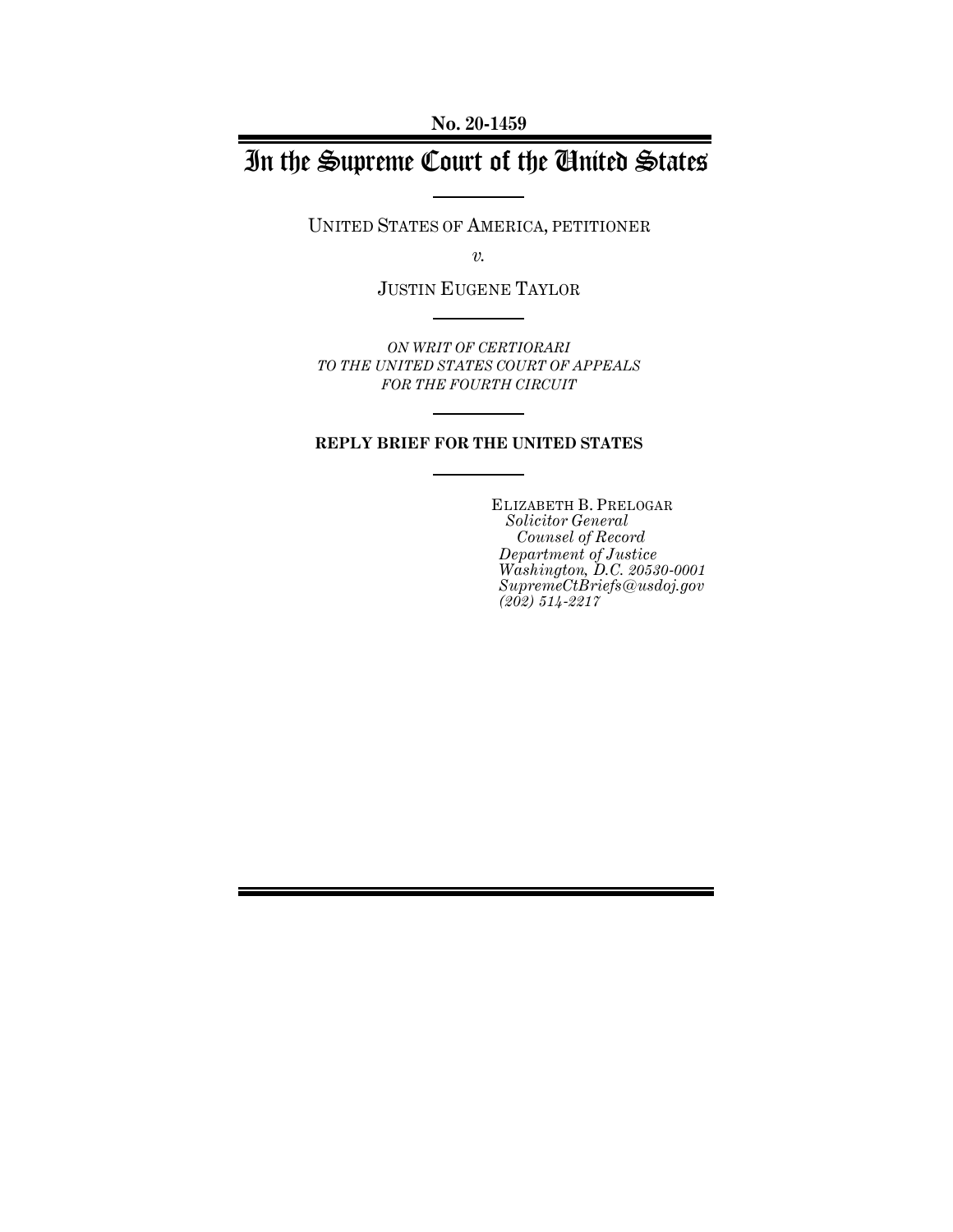## **TABLE OF CONTENTS**

Page

| A. The specific intent and substantial step required for |    |
|----------------------------------------------------------|----|
| attempted Hobbs Act robbery necessarily entail the       |    |
|                                                          |    |
| B. Respondent's narrow reading of Section                |    |
|                                                          |    |
| C. The implications of respondent's position are         |    |
|                                                          | 20 |
|                                                          |    |

## **TABLE OF AUTHORITIES**

#### Cases:

| Borden v. United States, 141 S. Ct. 1817 (2021) 10, 17   |
|----------------------------------------------------------|
| Braxton v. United States, 500 U.S. 344 (1991) 3          |
| Brnovich v. Democratic Nat'l Comm.,                      |
|                                                          |
| Crandon v. United States, 494 U.S. 152 (1990)  20        |
| Elonis v. United States, 575 U.S. 723 (2015) 14, 15, 16  |
| Gonzales v. Duenas-Alvarez, 549 U.S. 183 (2007)  6, 7    |
| Griffin v. United States, 336 U.S. 704 (1949)  14        |
| <i>Helvering v. Gregory, 69 F.2d 809 (2d Cir. 1934),</i> |
|                                                          |
| Horn & Hardart Co. v. National R.R. Passenger            |
| Corp., 793 F.2d 356 (D.C. Cir. 1986)  13                 |
| Huddleston v. United States, 415 U.S. 814 (1974)  19     |
| James v. United States, 550 U.S. 192 (2007),             |
| overruled on other grounds by <i>Johnson</i> v.          |
| United States, 576 U.S. 591 (2015) 10, 17, 19            |
|                                                          |
| Moncrieffe v. Holder, 569 U.S. 184 (2013)  6, 17         |
|                                                          |
| Sessions v. Dimaya, 138 S. Ct. 1204 (2018) 17            |

# (I)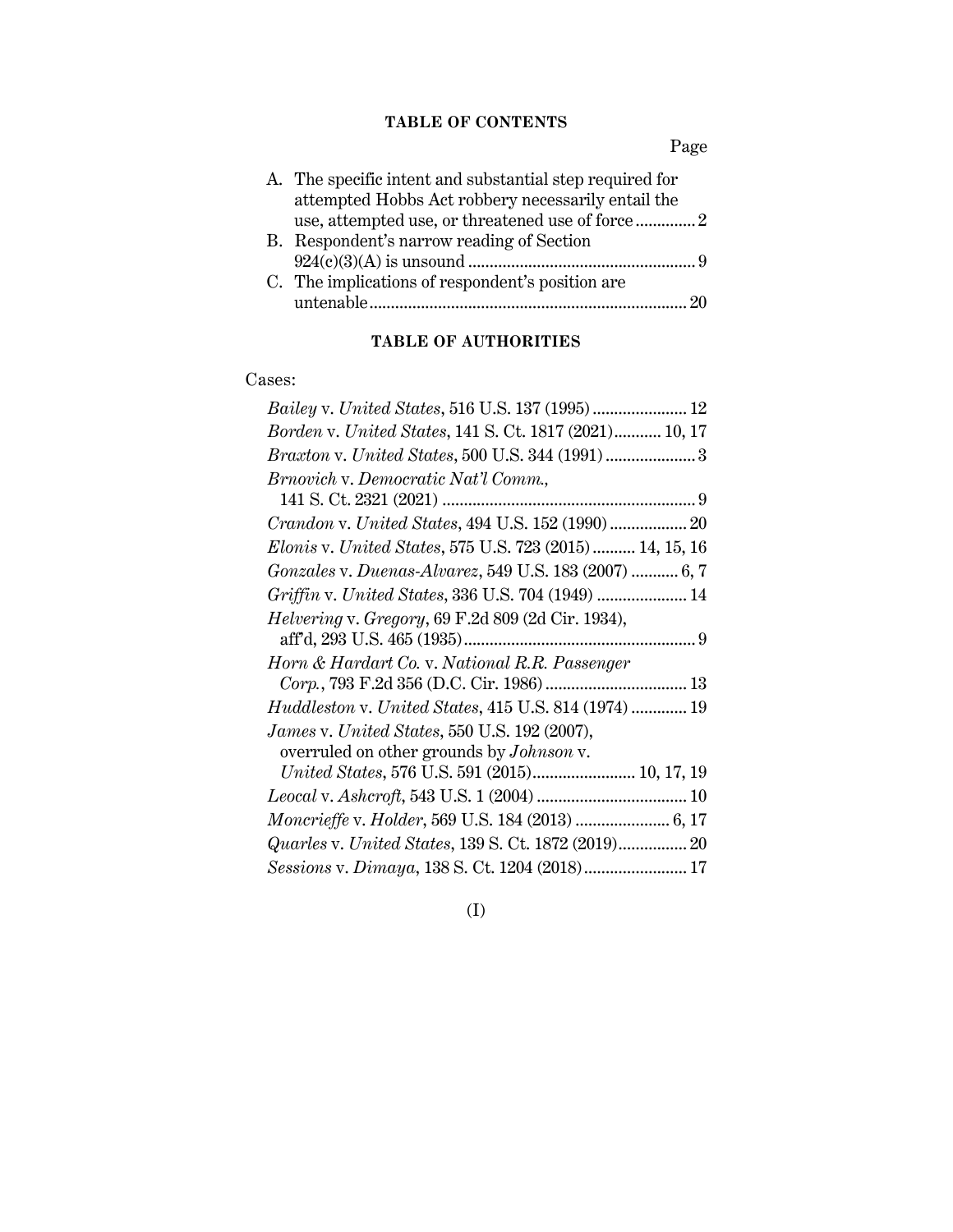| Cases-Continued:                                    | Page |
|-----------------------------------------------------|------|
| Shular v. United States, 140 S. Ct. 779 (2020)  19  |      |
| Stokeling v. United States,                         |      |
|                                                     |      |
| Swift & Co. v. United States, 196 U.S. 375 (1905) 3 |      |
|                                                     |      |
| United States v. Castleman, 572 U.S. 157 (2014) 19  |      |
| United States v. Davis, 139 S. Ct. 2319 (2019)  16  |      |
| United States v. Dominguez, 954 F.3d 1251           |      |
| (9th Cir. 2020), petition for cert. pending,        |      |
|                                                     |      |
| United States v. García-Ortiz, 904 F.3d 102         |      |
| (1st Cir. 2018), cert. denied,                      |      |
|                                                     |      |
| United States v. Licht, No. 18-cr-60248             |      |
|                                                     |      |
| $United\ States$ v. $McCoy$ , 995 $F.3d$ 32         |      |
| (2d Cir. 2021), petition for cert. pending,         |      |
| United States v. McFadden, 739 F.2d 149             |      |
|                                                     |      |
| United States v. Muratovic, 719 F.3d 809            |      |
|                                                     |      |
| United States v. Resendiz-Ponce,                    |      |
|                                                     |      |
| United States v. Simms, No. 20-cr-80083             |      |
|                                                     |      |
| United States v. St. Hubert, 909 F.3d 335           |      |
| (11th Cir. 2018), cert. denied,                     |      |
| 139 S. Ct. 1394 (2019), and                         |      |
| 140 S. Ct. 1727 (2020)                              |      |
| United States v. Walker, 990 F.3d 316               |      |
| (3d Cir. 2021), petition for cert. pending,         |      |
|                                                     |      |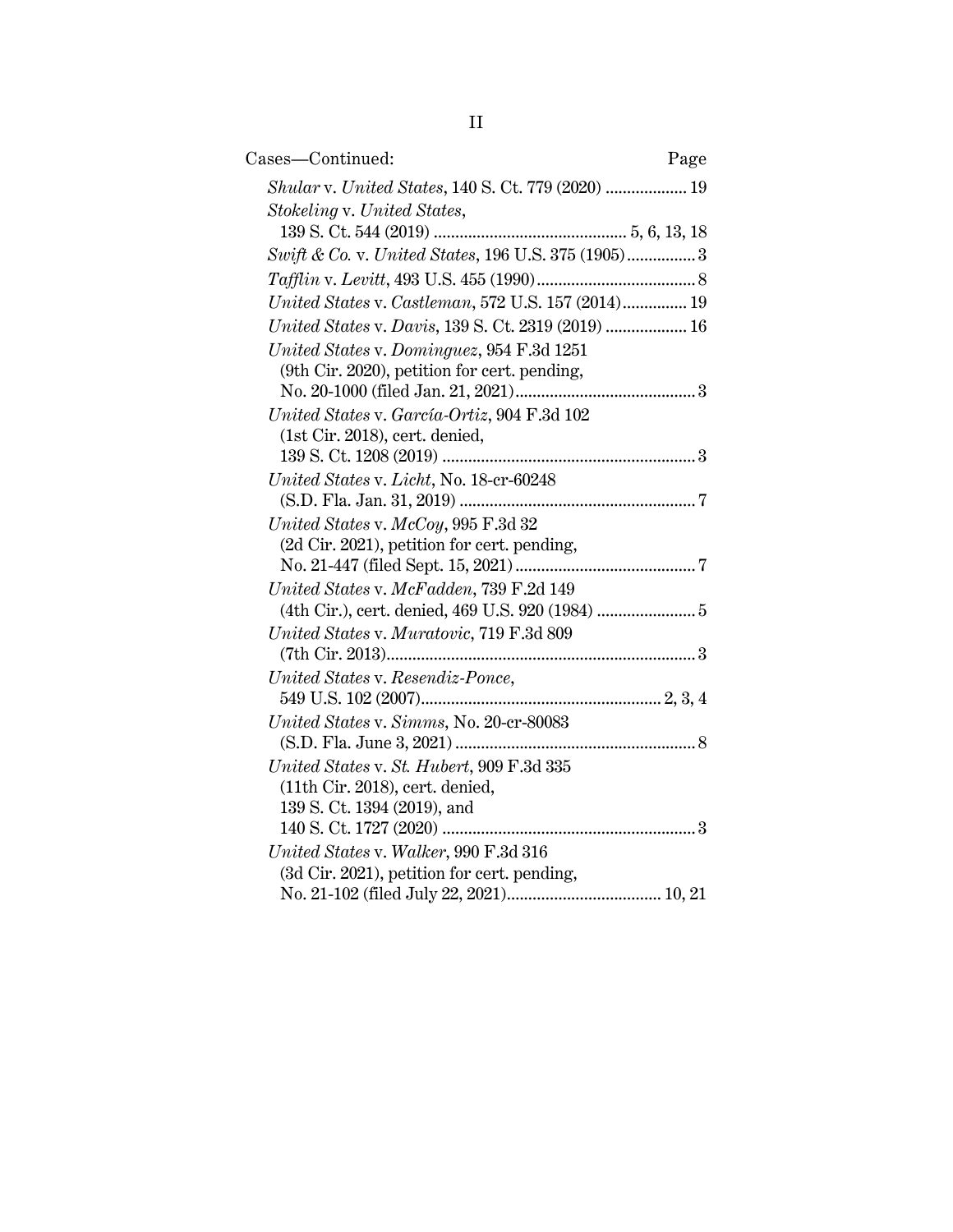| Cases—Continued:                                     | Page |
|------------------------------------------------------|------|
| United States v. Williams, 531 Fed. Appx. 270        |      |
|                                                      |      |
| Voisine v. United States, 136 S. Ct. 2272 (2016)  12 |      |

#### Statutes:

Miscellaneous:

| Amy Coney Barrett, Substantive Canons and |  |
|-------------------------------------------|--|
|                                           |  |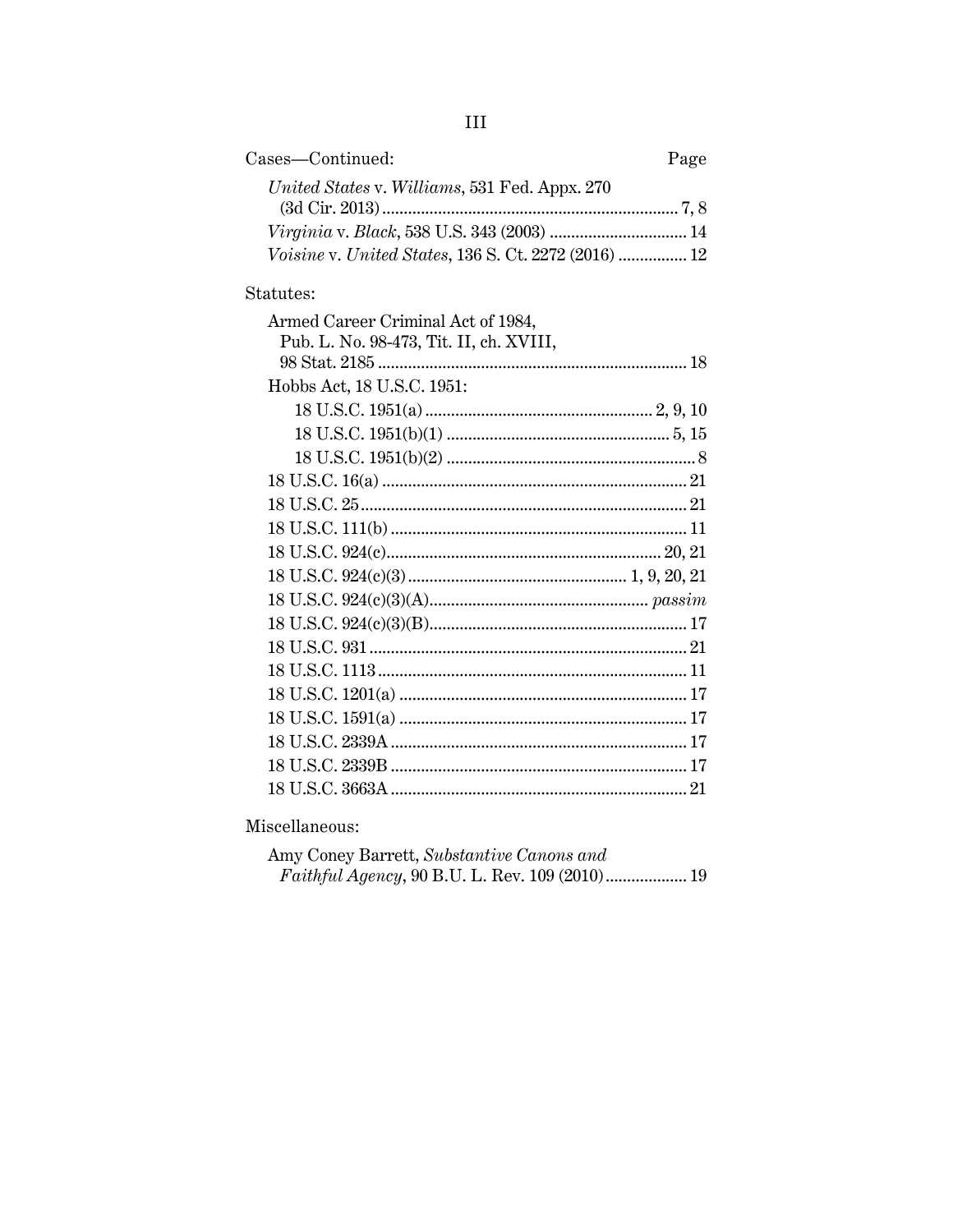| Miscellaneous-Continued:                           |  |
|----------------------------------------------------|--|
| <i>Black's Law Dictionary:</i>                     |  |
|                                                    |  |
|                                                    |  |
| H.R. Rep. No. 1073, 98th Cong., 2d Sess. (1984) 18 |  |
|                                                    |  |
| 2 Model Penal Code and Commentaries,               |  |
|                                                    |  |
|                                                    |  |
| Antonin Scalia & Bryan Garner, Reading Law:        |  |
|                                                    |  |
| Transcript of Proceedings, Subcomm. on Crime of    |  |
| the House Comm. on the Judiciary,                  |  |
| Markup on H.R. 1627, 98th Cong.,                   |  |
|                                                    |  |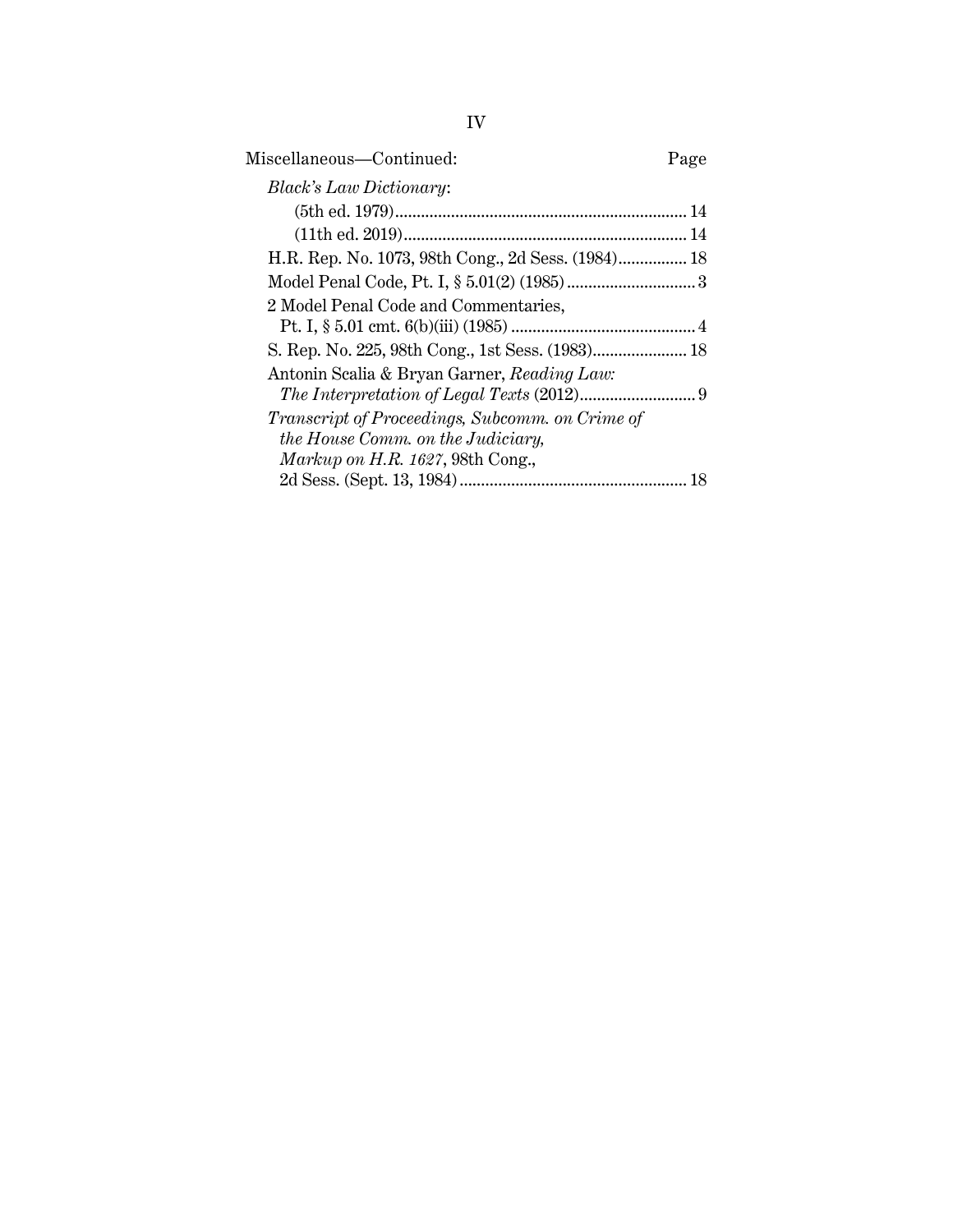# In the Supreme Court of the United States

No. 20-1459

UNITED STATES OF AMERICA, PETITIONER

*v.*

JUSTIN EUGENE TAYLOR

*ON WRIT OF CERTIORARI TO THE UNITED STATES COURT OF APPEALS FOR THE FOURTH CIRCUIT*

#### **REPLY BRIEF FOR THE UNITED STATES**

Respondent's efforts to defend the court of appeals' decision, which refused to recognize the frequent and violent federal crime of attempted Hobbs Act robbery as a "crime of violence" under 18 U.S.C. 924(c)(3), simply highlight the decision's flaws. To support the Fourth Circuit's counterintuitive conclusion, respondent is forced to marry an expansive conception of attempt liability to a restrictive reading of Section  $924(c)(3)(A)$ . But each of the two pillars of that argument runs counter to decades of precedent and practice. Respondent's imagined category of trivial attempted Hobbs Act robberies that do not entail "attempted use" or "threatened use" of force simply does not exist. This Court should restore the clear application of Section  $924(c)(3)(A)$  to attempted Hobbs Act robbery and reverse the decision below.

(1)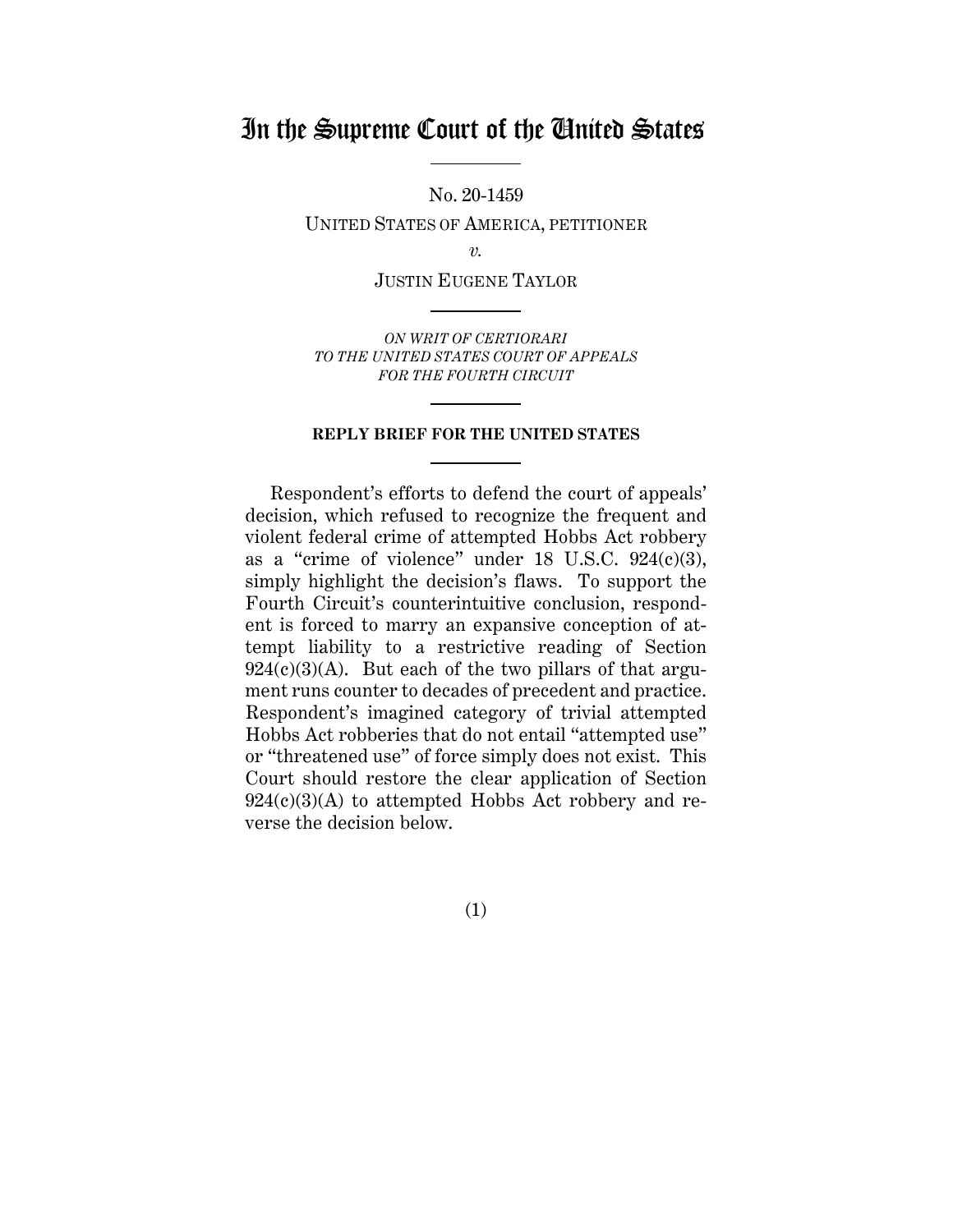#### **A. The Specific Intent And Substantial Step Required For Attempted Hobbs Act Robbery Necessarily Entail The Use, Attempted Use, Or Threatened Use Of Force**

Respondent does not dispute that completed Hobbs Act robbery is a "crime of violence" under Section 924(c)(3)(A), which encompasses all federal felonies that involve "the use," "attempted use" or "threatened use" of physical force against the person or property of another. 18 U.S.C. 924(c)(3)(A); see Gov't Br. 14-18; cf. Resp. Br. 24-25. And just as 18 U.S.C. 1951(a) prescribes the same criminal liability for both completed and attempted robberies, Section  $924(c)(3)(A)$  prescribes the same criminal liability for both completed and attempted robberies facilitated by a firearm. In contending otherwise, respondent relies—both explicitly and implicitly—on the incorrect premise that even benign preparatory activities would suffice for conviction of attempted Hobbs Act robbery. That premise, if accepted, would dramatically expand criminal liability for all attempt crimes far beyond what this Court, or the lower courts, have recognized and expose a vast range of activity to potential federal prosecution. The longstanding requirements of federal attempt law foreclose that result.

1. Well-established attempt-law principles substantially restrict the scope of activity that can constitute attempted Hobbs Act robbery. See, *e.g.*, *United States* v. *Resendiz-Ponce*, 549 U.S. 102, 106-107 (2007). As a threshold matter, an individual cannot be convicted of an attempt offense unless he has the specific intent to complete the crime. See *ibid.* That specific-intent requirement is powerful. This Court has held, for example, that firing shots in the direction of a doorway through which U.S. Marshals were attempting to enter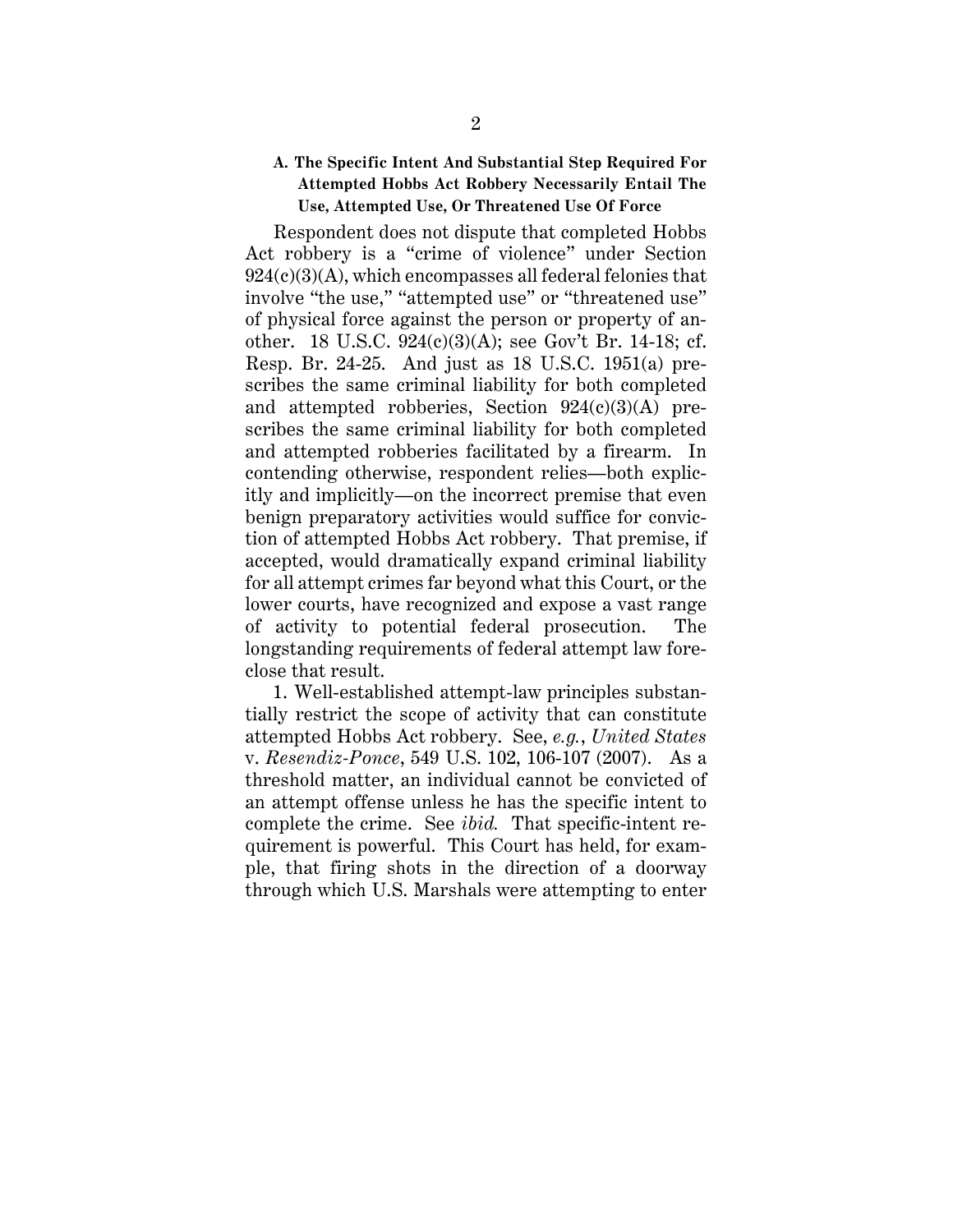was insufficient to establish specific intent to kill one of the Marshals. See *Braxton* v. *United States*, 500 U.S. 344, 350-351 & n.\* (1991). For Hobbs Act robbery, like many other federal offenses, the specific-intent requirement makes the mens rea for attempt more demanding than the mens rea for the completed crime. While completed Hobbs Act robbery requires only a "mens rea element of general intent—or knowledge—as to the actus reus of the offense," *United States* v. *García-Ortiz*, 904 F.3d 102, 108 (1st Cir. 2018) (citations omitted), cert. denied, 139 S. Ct. 1208 (2019), attempted Hobbs Act robbery requires "a specific intent to commit the unlawful act," *Braxton*, 500 U.S. at 351 n.\*; see, *e.g.*, *United States* v. *Dominguez*, 954 F.3d 1251, 1255, 1260 (9th Cir. 2020), petition for cert. pending, No. 20-1000 (filed Jan. 21, 2021).

The specific-intent requirement is not only a stringent limitation on its own, but also informs the second necessary element for an attempt—that the specific intent be "accompanied by significant conduct," often called a "substantial step." *Resendiz-Ponce*, 549 U.S. at 107. That substantial step must "strongly corroborat[e] \* \* \* the actor's criminal purpose." Model Penal Code, Pt. I, § 5.01(2) (1985). A substantial step cannot consist of "mere preparation," *Swift & Co.* v. *United States*, 196 U.S. 375, 402 (1905); instead, the defendant "must perform objectively culpable and unequivocal acts toward accomplishing the crime," *United States* v. *St. Hubert*, 909 F.3d 335, 351 (11th Cir. 2018), cert. denied, 139 S. Ct. 1394 (2019), and 140 S. Ct. 1727 (2020). "Generally, a defendant takes a substantial step when his actions 'make[] it reasonably clear that had [the defendant] not been interrupted or made a mistake . . . [he] would have completed the crime.'" United States v.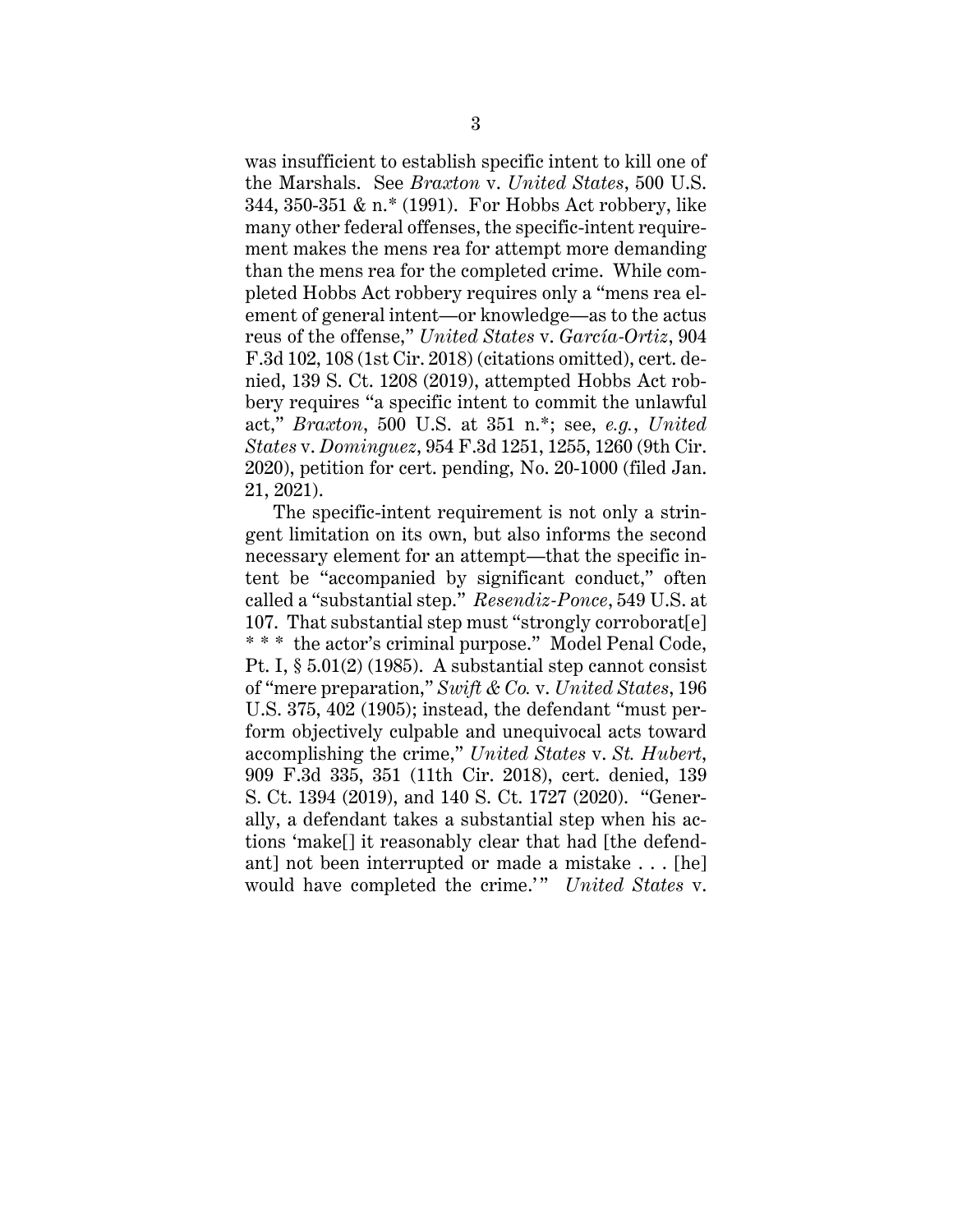*Muratovic*, 719 F.3d 809, 815 (7th Cir. 2013) (citation omitted; brackets in original).

2. Respondent downplays both requirements. He entirely disregards the specific-intent requirement, and he defines a "substantial step" as merely an "overt act," Br. 11 (citation omitted), omitting the criteria that would transform a simple overt act into an "'overt act' that constitutes a 'substantial step' toward completing the offense." *Resendiz-Ponce*, 549 U.S. at 107 (citation omitted).

Respondent's suggestions of what might amount to a "substantial step" that could support an attempt conviction would, if endorsed, result in an unprecedented expansion of the substantive scope of federal criminal law. Respondent suggests, for example (Br. 17), that a person commits attempted robbery merely by "reconnoitering a convenience store with an intent to threaten the clerk there—even if the person abandons his plan before arriving at the store." But the Model Penal Code, the only source he cites, describes attempt case law as combining "reconnoitering" with "other factors," such as "possession of weapons or equipment, confederates, or additional activities." 2 Model Penal Code and Commentaries, Pt. I, § 5.01 cmt. 6(b)(iii), at 335-336 (1985) (footnotes omitted). And it is unclear how the government would prove specific intent in a case involving a would-be robber's early and voluntary abandonment of his plans.

Respondent's other efforts to minimize the substantialstep requirement reflect a similarly unfounded approach to the requirements for an attempt. He claims, for example, that the government's opening brief classifies "casing a store *or* buying weapons" as "substantial steps" that could each support an attempt conviction.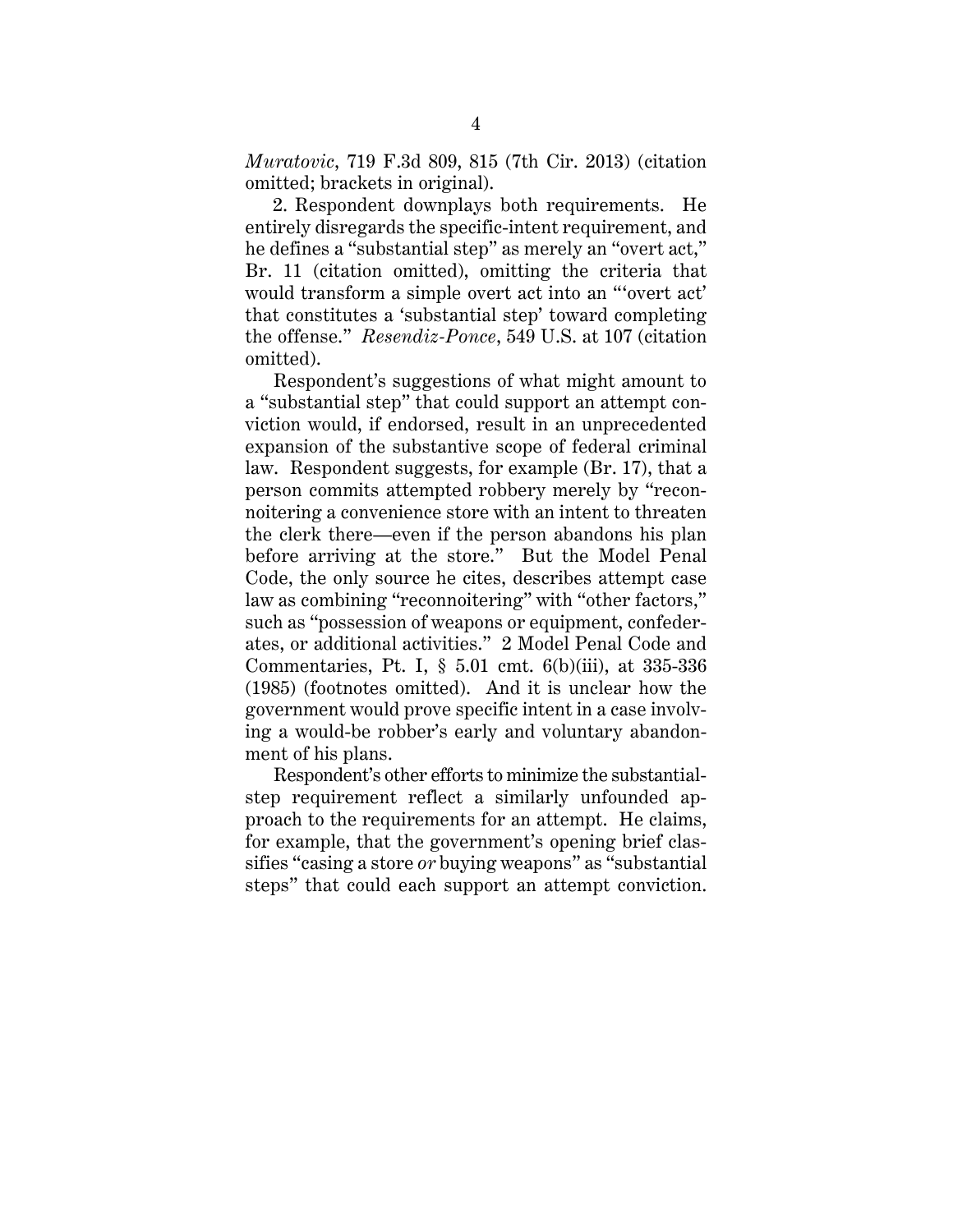Resp. Br. 25 (emphasis added) (citing Gov't Br. 36). But the government's opening brief stated that "cas[ing] the store that [the defendant] intends to rob, discuss[ing] plans with a co-conspirator, *and* buy[ing] weapons to complete the job"—all together—could support attempt liability. Gov't Br. 36 (emphasis added; internal quotation marks omitted); compare, *e.g.*, Resp. Br. 12 (citing *United States* v. *McFadden*, 739 F.2d 149, 152 (4th Cir.), cert. denied, 469 U.S. 920 (1984)), with *McFadden*, 739 F.2d at 152 (attempt liability for defendants who "discussed their plans to rob the banks, \* \* \* reconnoitered the banks in question, \* \* \* assembled the weapons and disguises necessary for use in the robbery[,] \* \* \* proceeded to the area of the bank with a vehicle and a driver to be used in the get away," and had recently completed multiple similar bank robberies).

3. Respondent additionally overlooks a critical element of Hobbs Act robbery itself—namely, its preservation of the common-law requirement to overcome the victim's resistance. See Gov't Br. 33. Because Hobbs Act robbery requires the taking of property "against [the victim's] will,"  $18$  U.S.C.  $1951(b)(1)$ , a conviction for the completed crime requires proof that the defendant used enough actual or threatened force to obtain what he wanted from his victim. In a completed robbery, the robber's success in obtaining property can satisfy that requirement. See, *e.g.*, *Stokeling* v. *United States*, 139 S. Ct. 544, 553 (2019) ("Overcoming a victim's resistance was *per se* violence against the victim, even if it ultimately caused minimal pain or injury."). A conviction for attempted Hobbs Act robbery, in turn, requires proof beyond a reasonable doubt of actions that strongly corroborate the defendant's specific intent to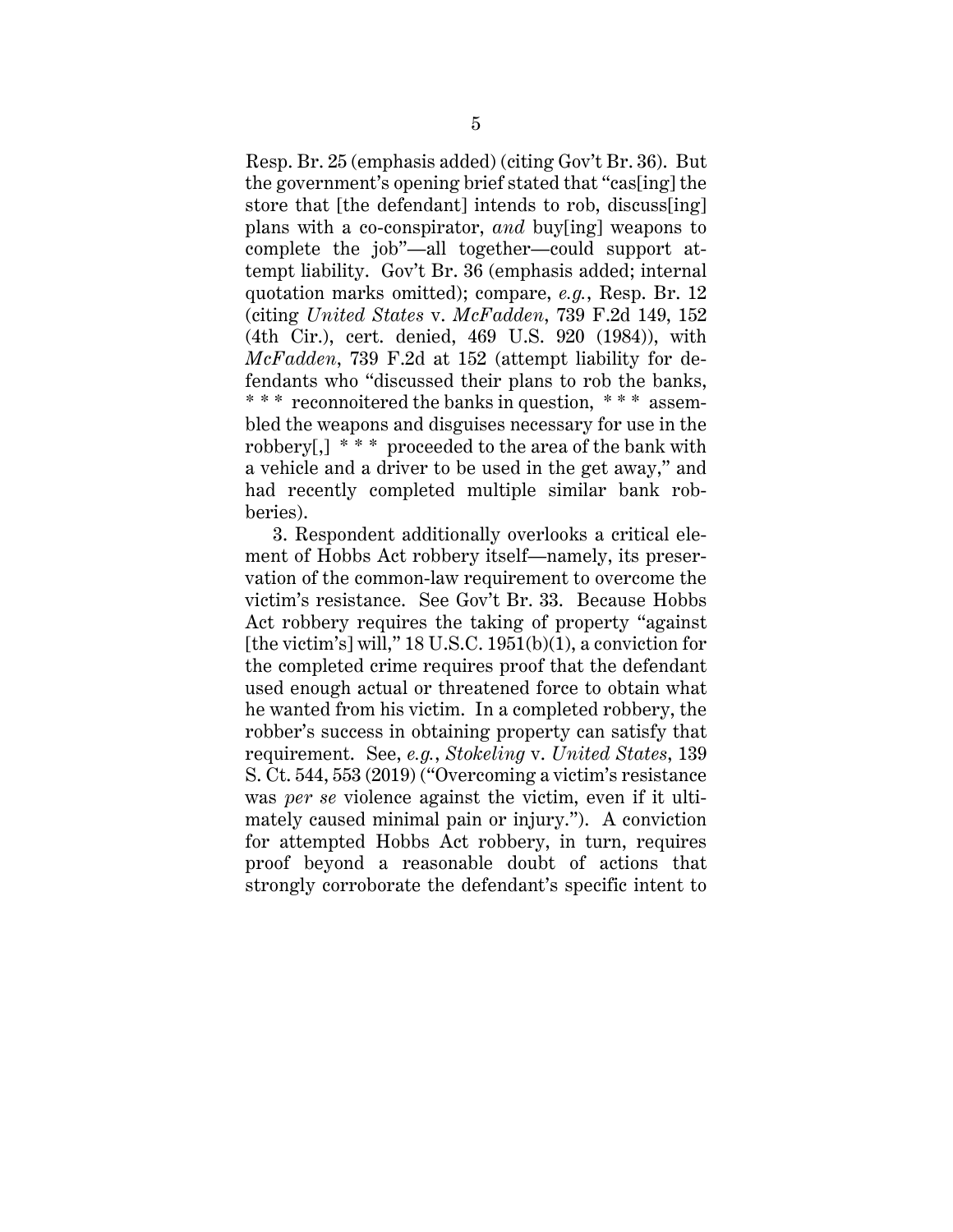overcome his victim's will through actual or threatened violence. The defendant's actions must therefore be intimidating and evocative enough for the government to satisfy that burden even though he failed to obtain any property.

As a result, merely reconnoitering a store or drafting a threatening note (see Pet. App. 10a) would not, by themselves, meet the government's burden of proof. Such cases cannot exist in law, and they do not exist in practice. Although this Court applies a legal, elementsbased categorical approach to classifying a statutory offense as a "crime of violence" under Section 924(c)(3)(A), see, *e.g.*, *Stokeling*, 139 S. Ct. at 554-555, the Court has tethered that approach to reality by requiring more than the application of "legal imagination." *Moncrieffe* v. *Holder*, 569 U.S. 184, 191 (2013) (quoting *Gonzales* v. *Duenas-Alvarez*, 549 U.S. 183, 193 (2007)). A defendant must show "a realistic probability, not a theoretical possibility," that a criminal law "would apply" to circumstances beyond Section 924(c)(3)(A)'s scope. *Ibid.* (citation omitted).

Respondent asserts (Br. 40-41) that such a realworld connection is unnecessary if "the explicit language of an offense establishes that its scope exceeds the relevant definition." But respondent's restrictive view of the realistic-probability principle conflicts with *Moncrieffe* v. *Holder*, which applied the principle even where—unlike here—a crime's express definition technically covered the marginal case at issue (prosecution for possession of antique firearms). See 569 U.S. at 206. And even if respondent's characterization of the principle were correct, no "explicit language" supports his overbroad characterization of attempt liability under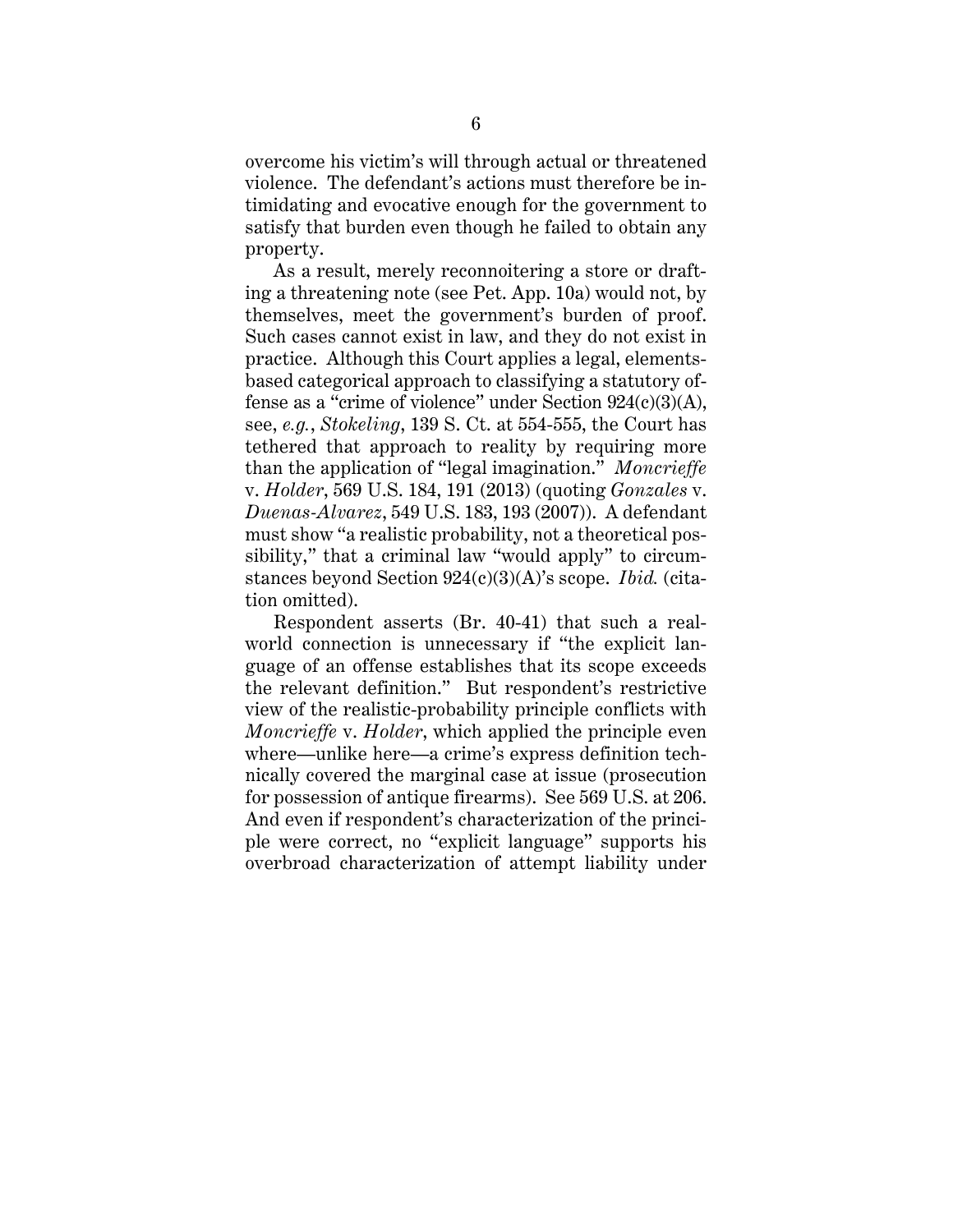the Hobbs Act. The analysis of attempt liability required in this case is instead akin to the analysis of generalized accomplice liability to which this Court first applied the realistic-probability principle. See *Duenas-Alvarez*, 549 U.S. at 190-193 (considering whether California aiding-and-abetting liability would permit conviction for non-generic burglary). And that is how the only court of appeals to have expressly addressed the realistic-probability principle in the context of attempted Hobbs Act robbery has applied it. See *United States* v. *McCoy*, 995 F.3d 32, 56-57 (2d Cir. 2021), petition for cert. pending, No. 21-447 (filed Sept. 15, 2021).

The realistic-probability principle forecloses respondent's argument here. The Fourth Circuit failed to identify a single real attempted Hobbs Act robbery that did not involve "the use, attempted use, or threatened use" of force. 18 U.S.C.  $924(c)(3)(A)$ . Respondent does no better; he proffers only two putative examples, see Resp. Br. 45, each of which could be described as involving "the use, attempted use, or threatened use" of force. In *United States* v. *Licht*, No. 18-cr-60248 (S.D. Fla. Jan. 31, 2019), a defendant who had previously robbed banks by threatening tellers with a (possibly unloaded) gun donned a ski mask, armed himself with a (possibly unloaded) gun and pepper spray, and tried to enter other banks—but so alarmed the tellers that they signaled a police emergency or refused to open the doors. See 18-cr-60248 D. Ct. Doc. 29, at ¶¶ 1-5, 9 (S.D. Fla. Dec. 4, 2018). And in *United States* v. *Williams*, 531 Fed. Appx. 270 (3d Cir. 2013), federal agents intercepted an armed corrupt police officer who was on his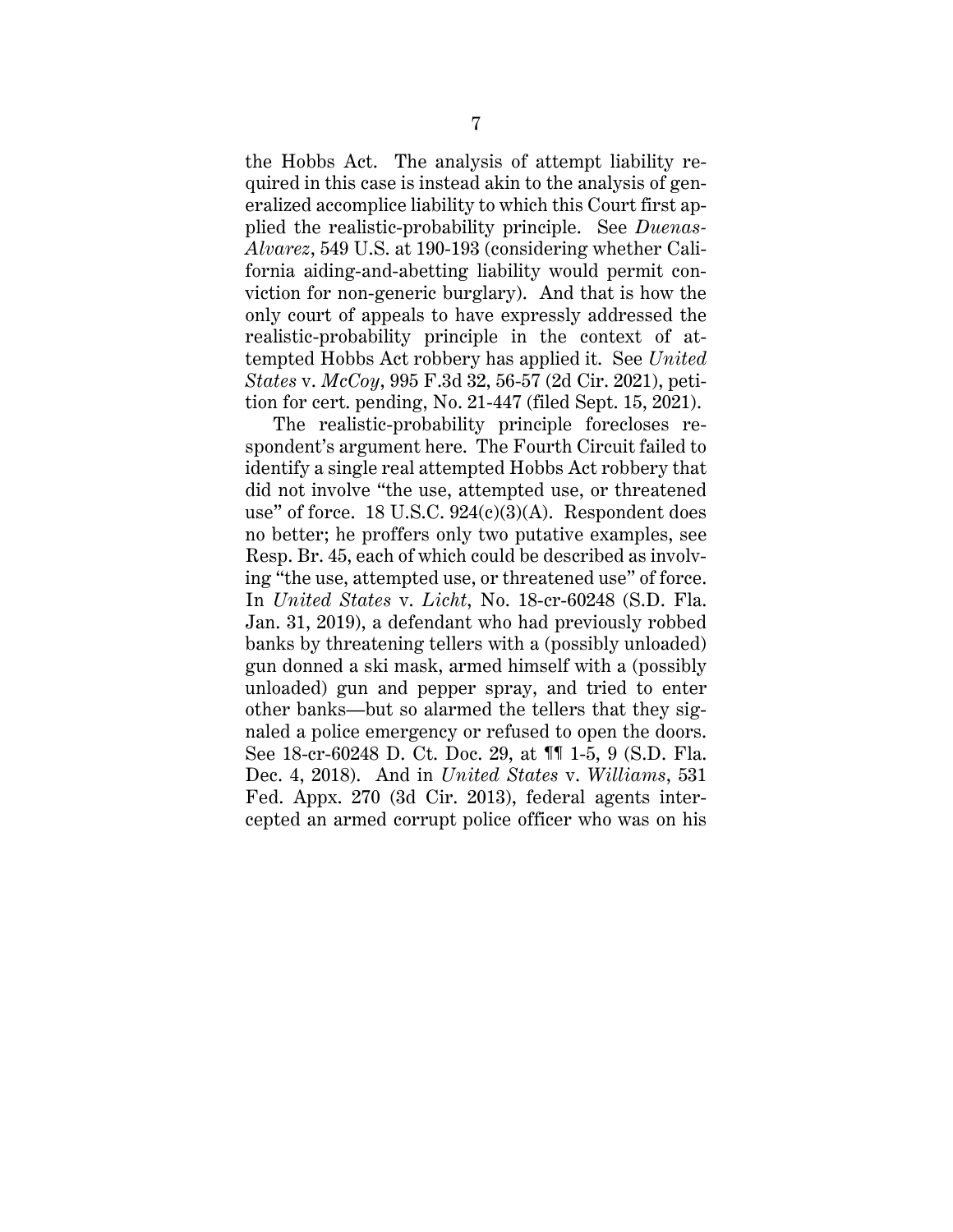way to steal gambling proceeds by conducting an unjustified show-of-force traffic stop. *Id.* at 271. \*

*Williams* might more accurately have been prosecuted as attempted Hobbs Act extortion, see 18 U.S.C. 1951(b)(2) (defining "extortion" as "the obtaining of property from another, with his consent, \* \* \* under color of official right"), rather than attempted Hobbs Act robbery. But any error in the theory of prosecution would not support respondent's comprehensive redefinition of federal attempt law and of attempted Hobbs Act robbery in particular. In applying the realistic-probability inquiry to inform the scope of a *state*  crime, a federal court might conceivably defer to a small number of prosecutions as reflective of how the State construes its law. But in applying the principle to inform the scope of a *federal* crime, this Court—not any inference that might be drawn from materials concerning an individual prosecution or lower-court decision is the final expositor of federal criminal law, see, *e.g.*, *Tafflin* v. *Levitt*, 493 U.S. 455, 465 (1990). And this Court has made clear that attempt liability ends well short of where respondent would stretch it.

<sup>\*</sup> Respondent's five amici together provide only one other example of a putatively benign attempted robbery, *United States* v. *Simms*, No. 20-cr-80083 (S.D. Fla. June 3, 2021) (cited at Br. of Nat'l Ass'n of Fed. Defenders 19-20), and their reliance on that case is similarly mistaken. In *Simms*, a defendant who had used direct force in a past armed robbery with a similar profile displayed what appeared to be a long gun while circling a store, which closed before he could rob it. 20-cr-80083 D. Ct. Doc. 49, at ¶¶ 12, 18 (S.D. Fla. May 24, 2021). That conduct is readily described as the attempted or threatened use of force.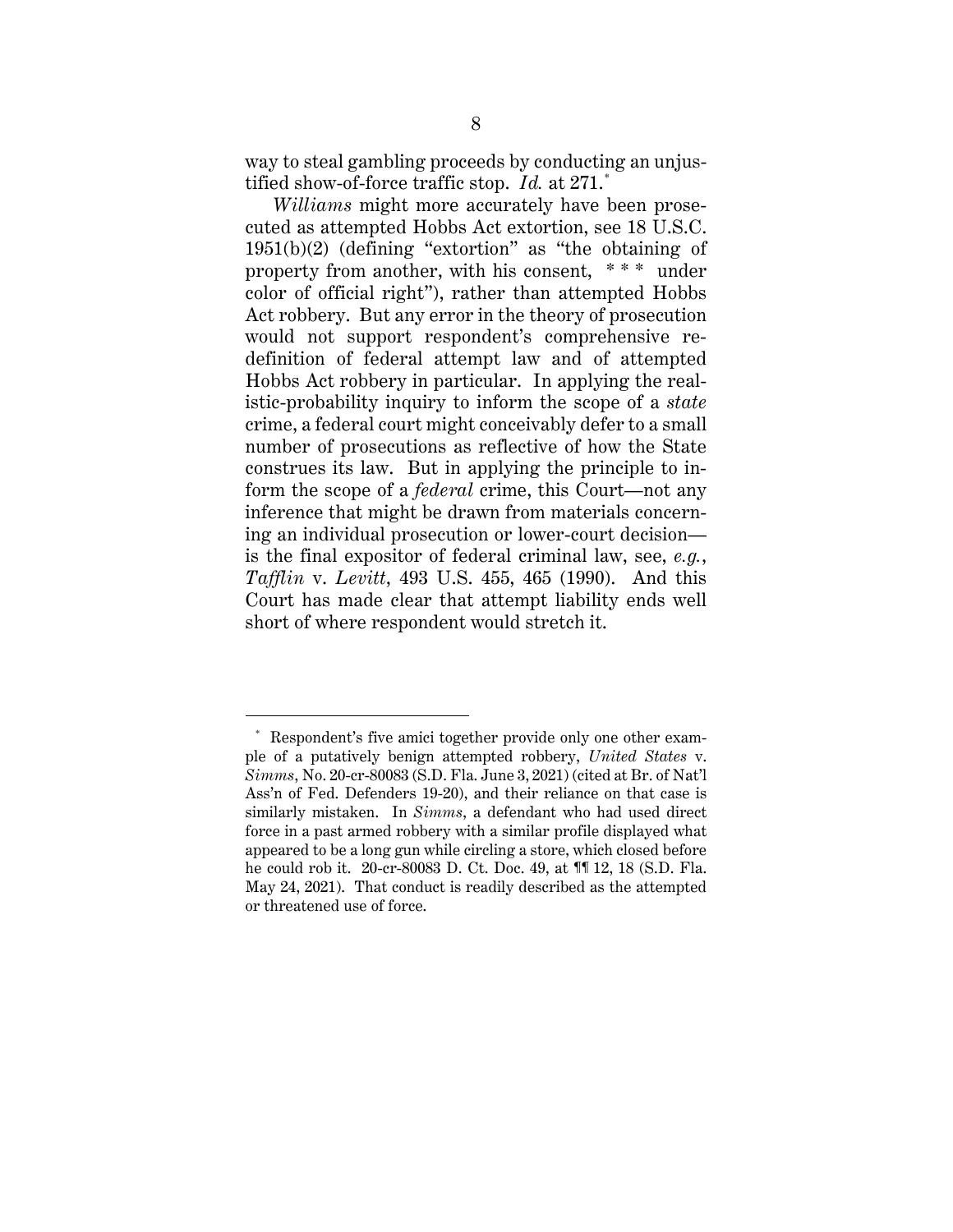#### **B. Respondent's Narrow Reading Of Section 924(c)(3)(A) Is Unsound**

Respondent's effort to excise attempted Hobbs Act robbery as a "crime of violence" under Section 924(c)(3) relies not only on an excessively broad conception of "attempt[ed]" robbery,  $18$  U.S.C.  $1951(a)$ , but also an unduly narrow definition of "attempted use" and "threatened use" of force,  $18$  U.S.C.  $924(c)(3)(A)$ . That error is independently fatal to his position.

1. As the government's opening brief explains, Section  $924(c)(3)(A)$  contains three mutually supportive and overlapping terms—"the use," "attempted use," and "threatened use" of force—that cover the waterfront of substantial efforts to instrumentalize physical force, whether or not those efforts come to fruition. See Gov't Br. 18-19; cf., *e.g., Brnovich* v. *Democratic Nat'l Comm.,* 141 S. Ct. 2321, 2357 (2021) (Kagan, J., dissenting) (observing that an "overlapping list" of items can "make<sup>[]</sup> clear" that "every kind" is included). Respondent's divide-and-conquer interpretive strategy, under which the phrases are so "distinct," Resp. Br. 20, and so narrow, that Section  $924(c)(3)(A)$  implausibly fails to reach attempted robbery, misses the meaning imparted by the "full body of [the] text" by "'los[ing] sight of the forest for the trees.'" Antonin Scalia & Bryan Garner, *Reading Law: The Interpretation of Legal Texts* 356 (2012) (citation omitted); see, *e.g., Helvering* v. *Gregory*, 69 F.2d 809, 810-811 (2d Cir. 1934) (L. Hand, J.) ("[T]he meaning of a sentence may be more than that of the separate words, as a melody is more than the notes."), aff'd, 293 U.S. 465 (1935). Respondent then compounds that mistake with a crabbed construction of each of the provision's phrases.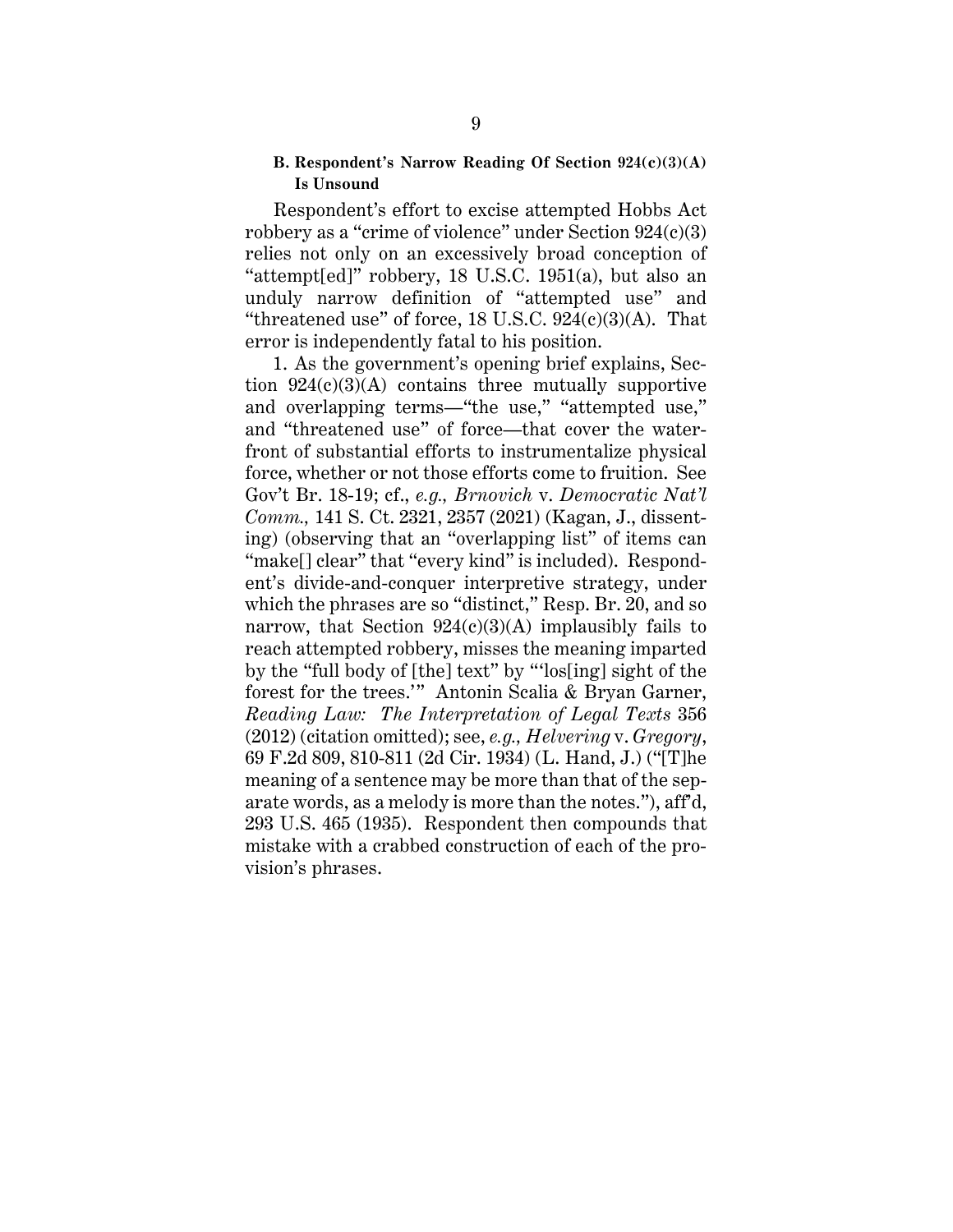Respondent does not contend that the language of Section  $924(c)(3)(A)$  compels his interpretation. Indeed, he does not expressly dispute that the statutory text could include attempted Hobbs Act robbery. Instead, respondent simply argues that context requires a narrower reading of certain words. See, *e.g.,* Resp. Br. 13-14, 21-22, 24-25. But the context points directly the opposite way. In applying the provision's language, "we cannot forget that we ultimately are determining the meaning of the term 'crime of violence.'" *Leocal* v. *Ashcroft*, 543 U.S. 1, 11 (2004). That term's "ordinary meaning" thus "informs [the language's] construction." *Borden* v. *United States*, 141 S. Ct. 1817, 1830 (2021) (plurality opinion). And respondent cannot dispute that attempted robberies fit naturally within the ordinary meaning of "crime[s] of violence."

That context makes it particularly inappropriate for respondent to simultaneously construe the concept of an "attempt" broadly for purposes of "attempts" to commit Hobbs Act robbery, 18 U.S.C. 1951(a), but narrowly for purposes of "attempted use" of force under Section 924(c)(3)(A). As this Court illustrated in *James*  v. *United States*, 550 U.S. 192 (2007), overruled on other grounds by *Johnson* v. *United States*, 576 U.S. 591 (2015), the most natural understanding of the latter phrase is that it signals the "express inclusion of attempt offenses." *Id.* at 198; see *ibid.* (noting that the elements clause "specif[ies] exactly what types of offenses—*including attempt offenses*—are covered by its language") (emphasis added). Just as Congress "interweave[s] prohibitions on attempted crimes within the statutes defining the underlying substantive offenses" themselves, *United States* v. *Walker*, 990 F.3d 316, 329 (3d Cir. 2021), petition for cert. pending, No.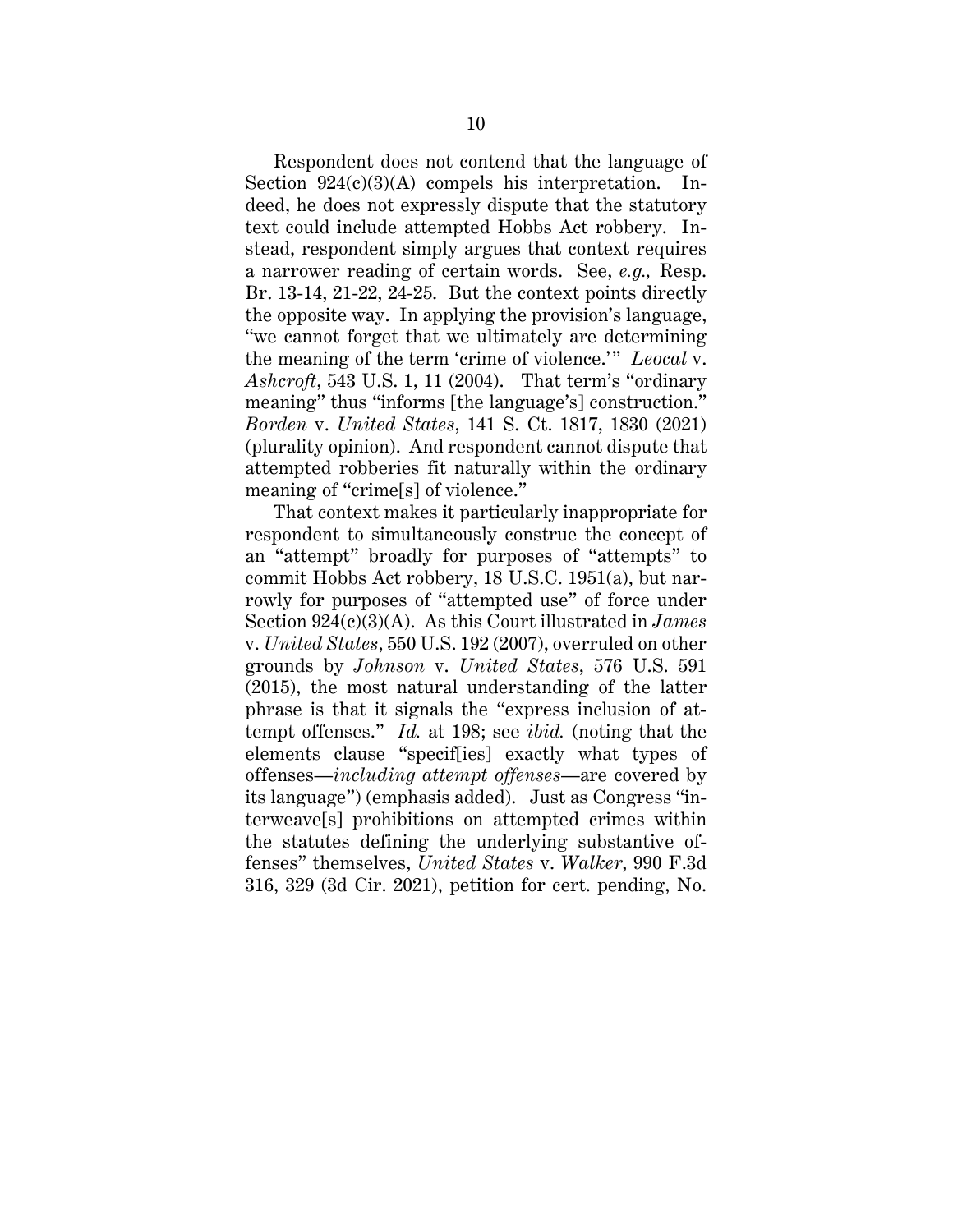21-102 (filed July 22, 2021), Congress included attempt crimes involving the inchoate invocation of force in Section  $924(c)(3)(A)$ .

2. Respondent has offered no clear alternative interpretation of "attempted use" in Section 924(c)(3)(A). To the extent that respondent might limit the provision's application to crimes whose defining statutes list attempted use of force as an element explicitly, while excluding crimes whose conduct necessarily entails the same thing implicitly, see Resp. Br. 31, few federal felonies would appear to qualify. See Resp. C.A. Reply Br. 16-17 (pointing to two such federal crimes and unspecified "assimilated state offenses"); see, *e.g.*, 18 U.S.C. 111(b) (criminalizing assault of a federal officer by using "a deadly or dangerous weapon (including a weapon intended to cause death or danger but that fails to do so by reason of a defective component)"). That list would not include, for example, attempted murder. See, *e.g.*, 18 U.S.C. 1113.

Alternatively, to the extent that respondent might embrace the court of appeals' limitation to attempts to commit crimes whose completed form requires the direct use of force, he invites a legal anomaly. Federal attempt law applies to those crimes, like attempted murder, in the same way that it does to attempted Hobbs Act robbery. If specific intent and a substantial step toward murdering someone necessarily entail the "attempted use" of force, irrespective of how nonviolent the attempt itself is, then it is difficult to see why specific intent and a substantial step toward robbing someone would not do likewise. The very same nonviolent prefatory conduct—*e.g.*, getting armed, surveilling a target, and arriving on the scene—could equally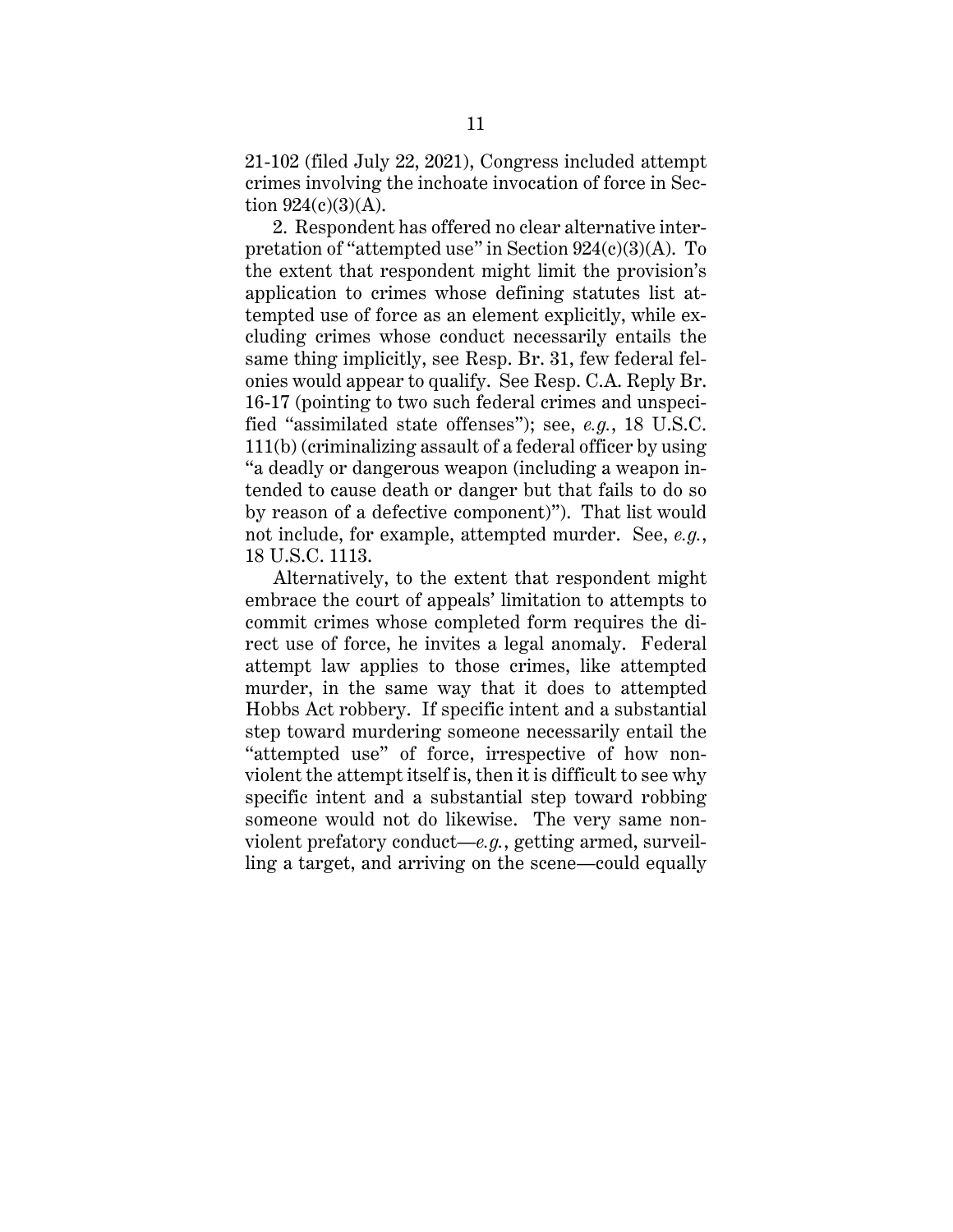support liability for either attempted murder or attempted robbery by force or threat. And the conduct can equally be described as the "attempted use" of force—*i.e.*, an attempt to "employ[]" force as an "instrument," *Voisine* v. *United States*, 136 S. Ct. 2272, 2278- 2279 & n.3 (2016) (citations omitted)—irrespective of whether force would be used as the instrument for a killing or to overcome someone's will. See Gov't Br. 20- 21.

In each case, the defendant is attempting to "use" force in the well-recognized sense of making it "an operative factor" that is "calculated to bring about a change in the circumstances of the predicate offense." *Bailey* v. *United States*, 516 U.S. 137, 143, 148 (1995). Respondent, like the Fourth Circuit, resists that commonsense understanding by theorizing that Section  $924(c)(3)(A)$ 's separate mention of "threatened use" of force constricts "attempted use" of force solely to attempted *direct* application. See Resp. Br. 14-15. But neither respondent nor the Fourth Circuit has identified any dictionary definition of "use" that compels such an inference. See *Voisine*, 136 S. Ct. 2278 & n.3 (citing a broader definition, and quoting *Bailey*'s definition of "use" to interpret elements clause); cf. Resp. Br. 21 (criticizing government for relying on *Bailey* in interpreting "use"). And the more natural inference is that the additional phrase expands, rather than contracts, Section 924(c)(3)(A).

The three conjoined phrases "the use," "attempted use," and "threatened use" are not hermetically sealed from one another, such that each is constricted to some narrow and exclusive range of conduct. Instead, they supply Section  $924(c)(3)(A)$ 's breadth, reinforcing one another and substantially overlapping. See Gov't Br.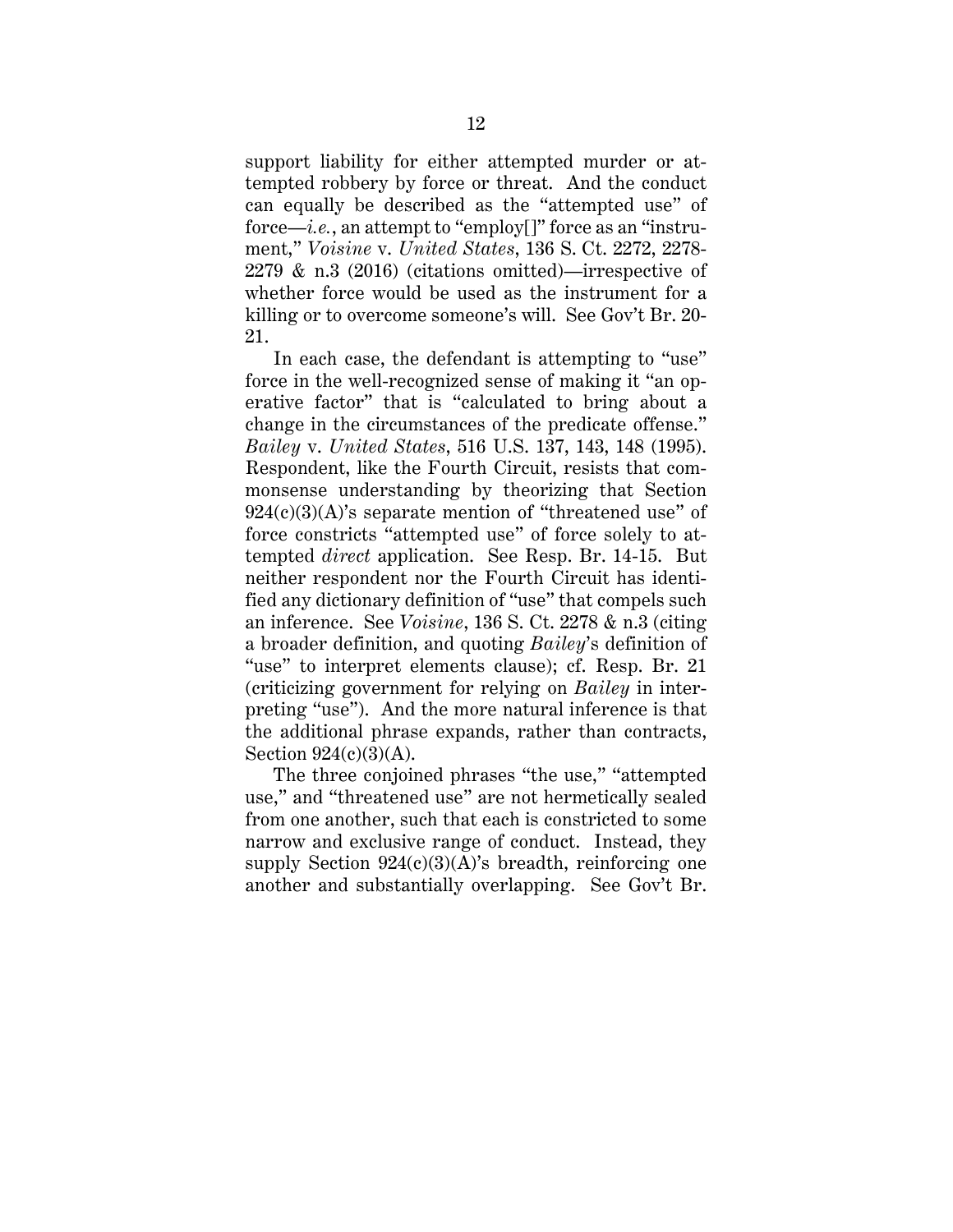19. Throwing an object at someone, but missing, could equally be described as "the use" or "attempted use" of force, as a matter of both plain English and the legal meaning of "attempt." Similarly, pressing a gun or gunlike object against a victim's back to make him kneel could be described as "the use" of force (applying pressure to a victim's body) or "threatened use" of force (threatening further harm). See Resp. Br. 15-16 (describing such a case).

None of the three phrases is surplusage (see Resp. Br. 16), because various forms of criminal conduct fit best under only one. See, *e.g.*, *Horn & Hardart Co.* v. *National R.R. Passenger Corp.*, 793 F.2d 356, 360 (D.C. Cir. 1986) (partial "overlap" of contractual terms "cannot properly be equated with the unhappy condition of 'surplusage'"). The fatal shooting of respondent's victim Martin Silvester, for example, is best described as a direct, consummated "use" of force. And obtaining money by calmly delivering a threatening note to a store cashier is best described as a "threatened use" of force. But many actions could readily fall within more than one phrase, see Gov't Br. 19—and any course of conduct substantial enough to support a conviction for attempted robbery will involve more than one single, indivisible action.

3. By reaching "the use," "attempted use," *and* "threatened use" of force, Section  $924(c)(3)(A)$  eliminates the need for fine metaphysical distinctions concerning how force might be employed during a federal felony and covers the "category of violent, active crimes" that necessarily entail substantial efforts to instrumentalize force, *Stokeling*, 139 S. Ct. at 553 (citation omitted). But even if a more balkanized interpretation were warranted, the "threatened use" of force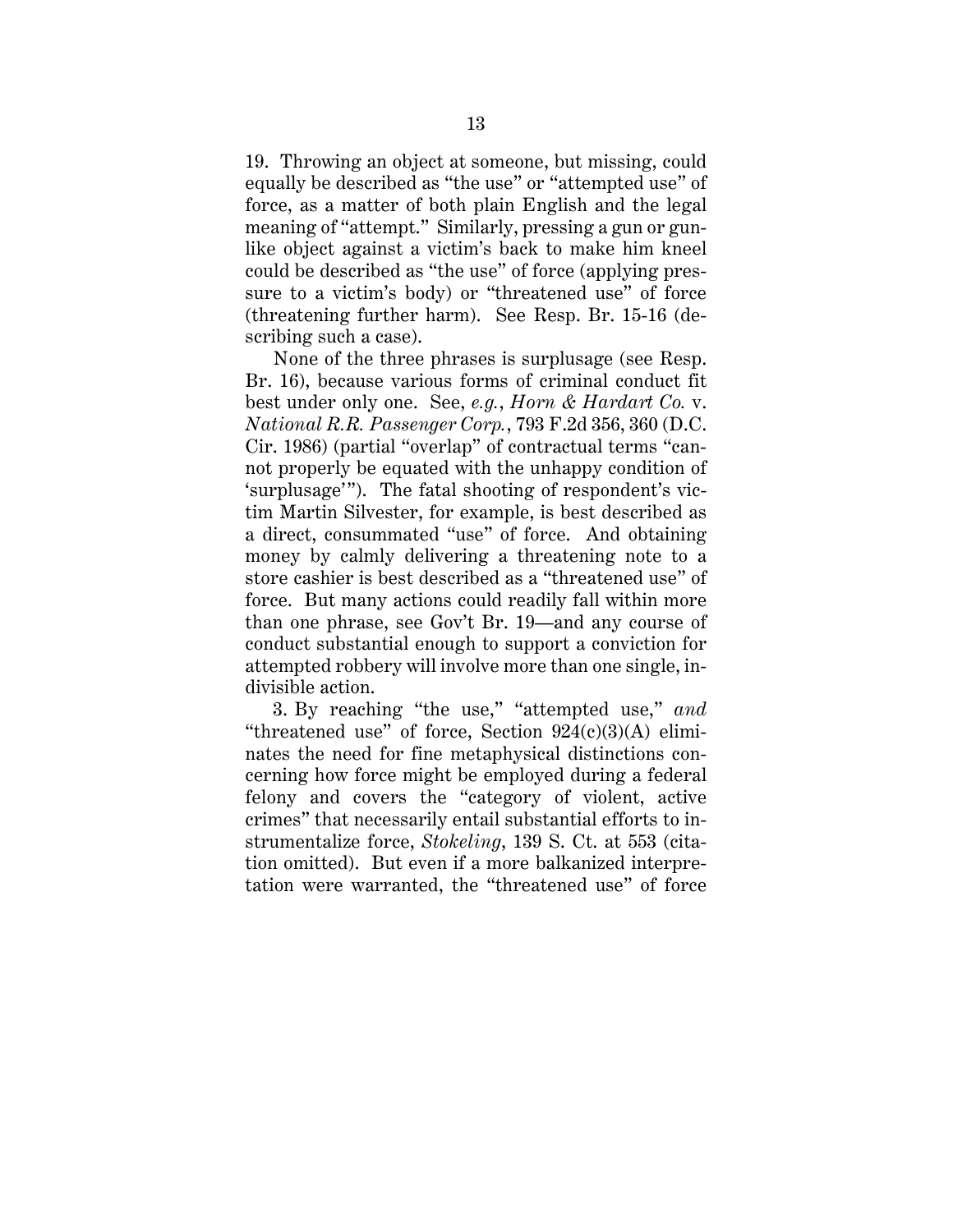would itself cover marginal cases of attempted Hobbs Act robbery, as the government's opening brief explains. See Br. 21-25.

Respondent is able to argue otherwise only by casting aside any ordinary or legal definition of "threat" that does not suit his purpose. Respondent asserts that the "prevailing" definition of "'threat'" in "the criminal law" is a "'communicated intent to inflict harm or loss on another or on another's property.'" Br. 16-17 (citation omitted). But the same dictionary definition on which he relies also lists the very similar concept of "[a]n indication of an approaching menace." *Black's Law Dictionary* 1783 (11th ed. 2019)); see also *Black's Law Dictionary* 1327 (5th ed. 1979) (similarly listing a "menace; especially, any menace of such a nature and extent as to unsettle the mind of the person on whom it operates"). While respondent makes much of a supposed distinction between those definitions, he cites no source distinguishing between them or establishing that the word "threat" is limited, in criminal law, to the narrowest reading of the first definition listed in *Black's Law Dictionary*. See Resp. Br. 16-17, 22-27.

In any event, even under his preferred definition, respondent cannot meaningfully support his proffered narrow reading. He cannot, and does not, dispute that even under that definition, a "threat" need not be subjectively intended, communicated to the potential object of the threatened harm, or expressed in words rather than communicated through action. See, *e.g., Elonis* v. *United States*, 575 U.S. 723, 733 (2015); *Virginia* v. *Black*, 538 U.S. 343, 360 (2003); *Griffin* v. *United States*, 336 U.S. 704, 709-710 (1949) (considering, in a criminal trial, the admissibility of "uncommunicated threats"); Gov't Br. 23-24. Given those undisputed points, a course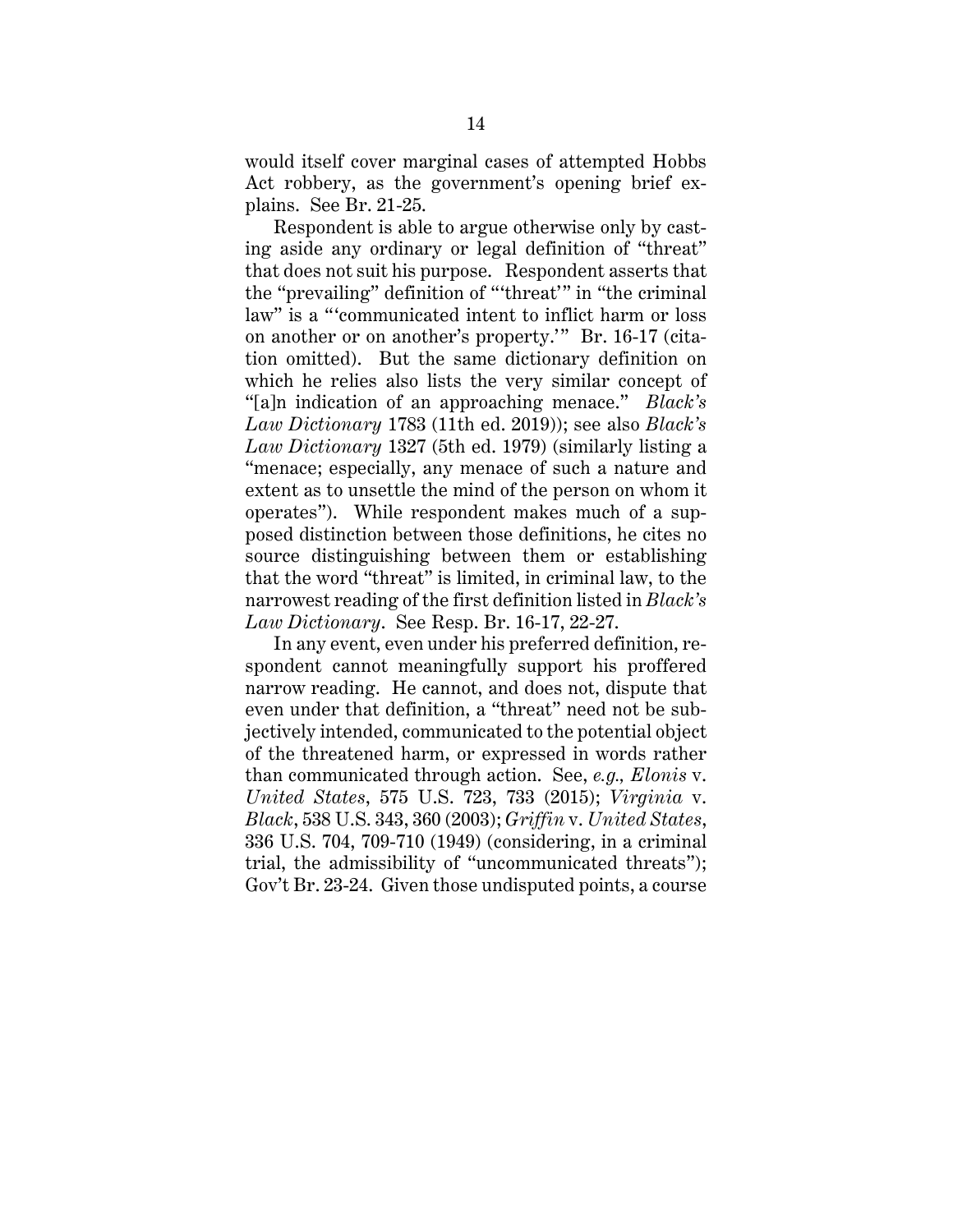of conduct substantial enough to amount to attempted Hobbs Act robbery would constitute the "threatened use" of force, because it would at least involve conduct that an objective observer would identify as threatening.

As respondent notes (Br. 24), to actually *complete*  the offense of Hobbs Act robbery, a threat would need to be communicated to the robbery victim (who may or may not himself be the object of the threat). But respondent errs in trying (*ibid.*) to inject such a communication-to-the-robbery-victim requirement into Section  $924(c)(3)(A)$ . The language that he emphasizes in the Hobbs Act—which requires taking property "from the person or in the presence of another," 18 U.S.C. 1951(b)(1)—does not appear in Section  $924(c)(3)(A)$ . Instead, Section  $924(c)(3)(A)$  requires only that the threatened force be "against the person or property of another." 18 U.S.C.  $924(c)(3)(A)$ . That language addresses the content of the threat, not its communication. And the existence of a threat to a person or property is an objective fact whether or not it is communicated to anyone in particular. See Gov't Br. 24-25; see also *Elonis*, 575 U.S. at 732-733.

Respondent contends (Br. 23) that the government interprets "threatened use" too passively, to encompass "a state of readiness to use force with no communication to anyone." See Br. 27 (stating that the government would extend "'threat' to unexpressed intentions to do harm"). But that would be true only if the government embraced respondent's improperly expansive view of attempt law. Under the correct standards for criminal attempt liability, see pp. 2-6, *supra*, a would-be Hobbs Act robber must (at least) take *actions* that objectively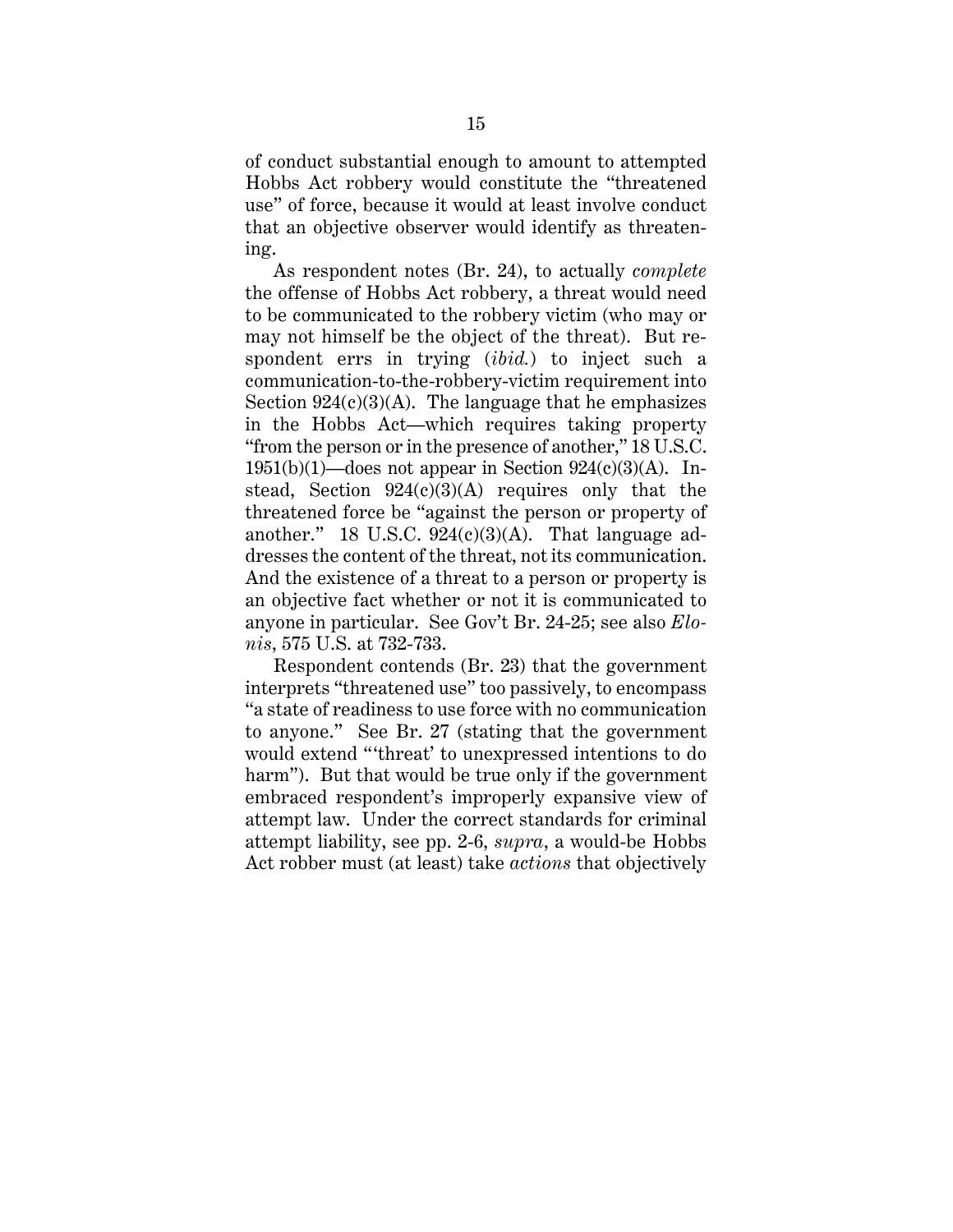manifest his determination to obtain property by overcoming his victim's will. And when a defendant takes such a "substantial step," his conduct necessarily "conveys the notion of an intent to inflict harm" as it "would be understood by a reasonable person." *Elonis*, 575 U.S. at 732, 737.

Contrary to respondent's suggestion (Br. 25-26), this Court's recent decision in *Elonis* v. *United States* fully supports that understanding of a threat. In *Elonis*, this Court considered whether a statute criminalizing certain "'communication[s] containing \* \* \* threat[s]'" required that the defendant "be aware of the threatening nature" of his communications, *in addition to* requiring that "a reasonable person would regard" the communications as threatening. 575 U.S. at 726 (citation omitted). Far from "reject[ing]" that reasonable-person standard, Resp. Br. 25 (emphasis omitted), *Elonis* reinforced it by emphasizing that dictionary definitions of "threat" are framed in terms of "what the statement conveys," 575 U.S. at 733. And the mens rea requirement that *Elonis* inferred in the federal threat statute at issue there is inapposite here, where the objectively threatening conduct must reflect a deliberate design to complete a Hobbs Act robbery.

Finally, respondent errs in suggesting (Br. 23, 33) that adherence to the ordinary understanding of "threatened use" in Section  $924(c)(3)(A)$  would reproduce the unconstitutional "residual clause," which defined crimes of violence by "requir[ing] courts 'to picture the kind of conduct that the crime involves in the ordinary case, and to judge whether that abstraction presents some not-well-specified-yet-sufficiently-large degree of risk.' " *United States* v. *Davis*, 139 S. Ct. 2319, 2326 (2019) (citation omitted). Application of the "threatened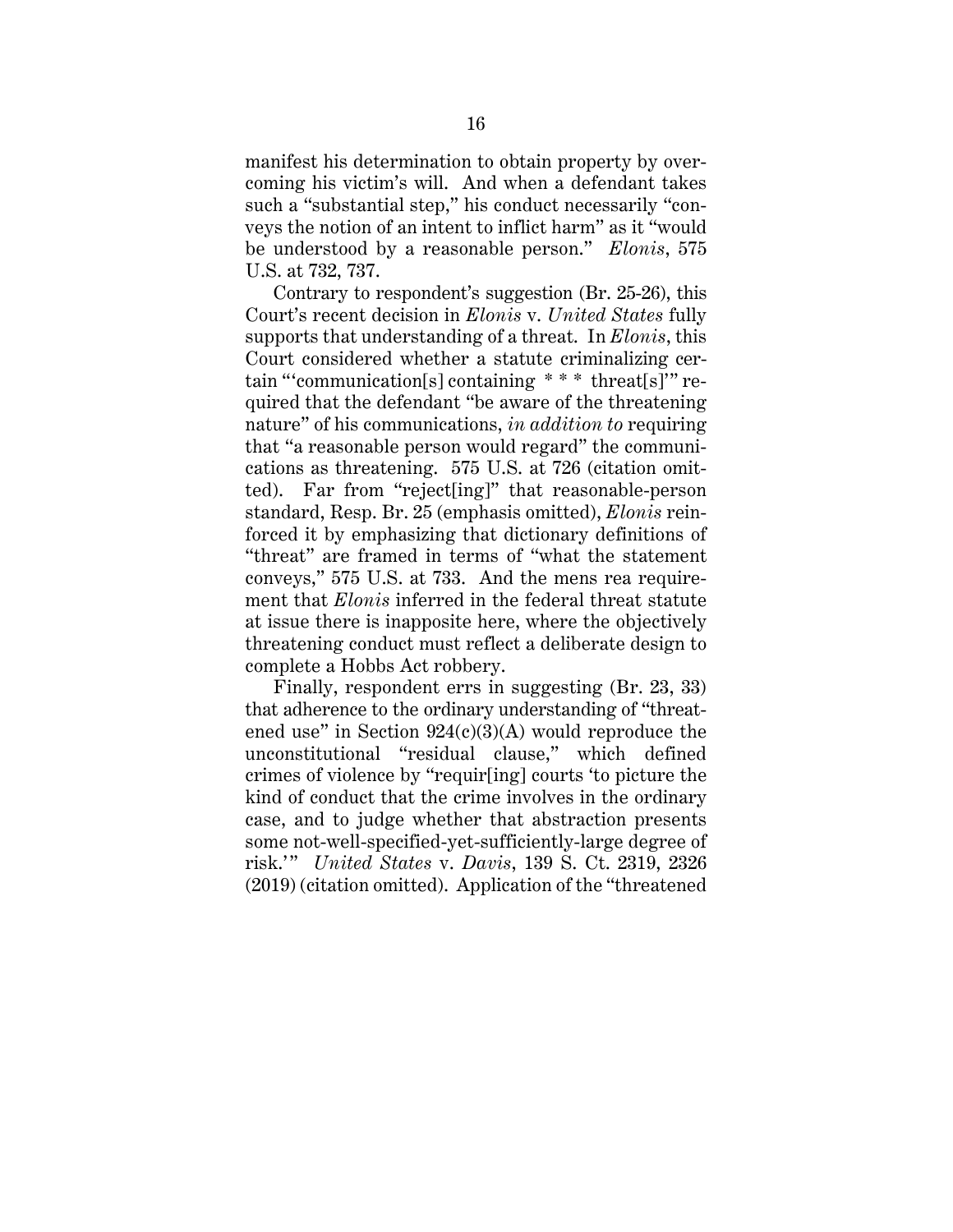use" component of Section  $924(c)(3)(A)$  looks to the "minimum conduct criminalized" by a statute's elements, *Moncrieffe*, 569 U.S. at 191, not a hypothetical "ordinary case" of the crime. And it looks to what those elements require the perpetrator to have actually done, and whether those actions objectively threaten force, not to the "imprecise qualitative standard" of "substantial risk." *Sessions* v. *Dimaya*, 138 S. Ct. 1204, 1215 (2018) (citations and internal quotation marks omitted) (plurality opinion); see  $18 \text{ U.S.C. } 924 \text{(c)} \text{(3)} \text{(B)}$ .

The definition of "threatened use" in Section  $924(c)(3)(A)$  is thus considerably more concrete and considerably less comprehensive than Section  $924(c)(3)(B)$ , failing to cover numerous crimes that the residualclause inquiry would have captured. See, *e.g.*, 18 U.S.C. 1201(a) (kidnapping); 18 U.S.C. 1591(a) (child sex trafficking); 18 U.S.C. 2339A, 2339B (material support of terrorism); see also, *e.g.*, *James*, 550 U.S. at 195 (attempted burglary). The statutes defining those crimes do not center on force the way that the Hobbs Act does. Undoubtedly, Section 924(c)(3)(B)'s residual clause would cover attempted Hobbs Act robbery, were that clause capable of constitutional application. Cf. *Borden*, 141 S. Ct. at 1834-1837 (Thomas, J., concurring in the judgment). But the same could be said of most, if not all, Section 924(c)(3)(A) offenses, and this Court has never viewed that overlap as a reason for declining to give Section  $924(c)(3)(A)$  its own proper scope, which includes attempted Hobbs Act robbery.

4. The history of Section  $924(c)(3)(A)$  underscores that Congress designed it to encompass paradigmatically violent crimes like attempted Hobbs Act robbery. See Gov't Br. 25-26. That design has been effectuated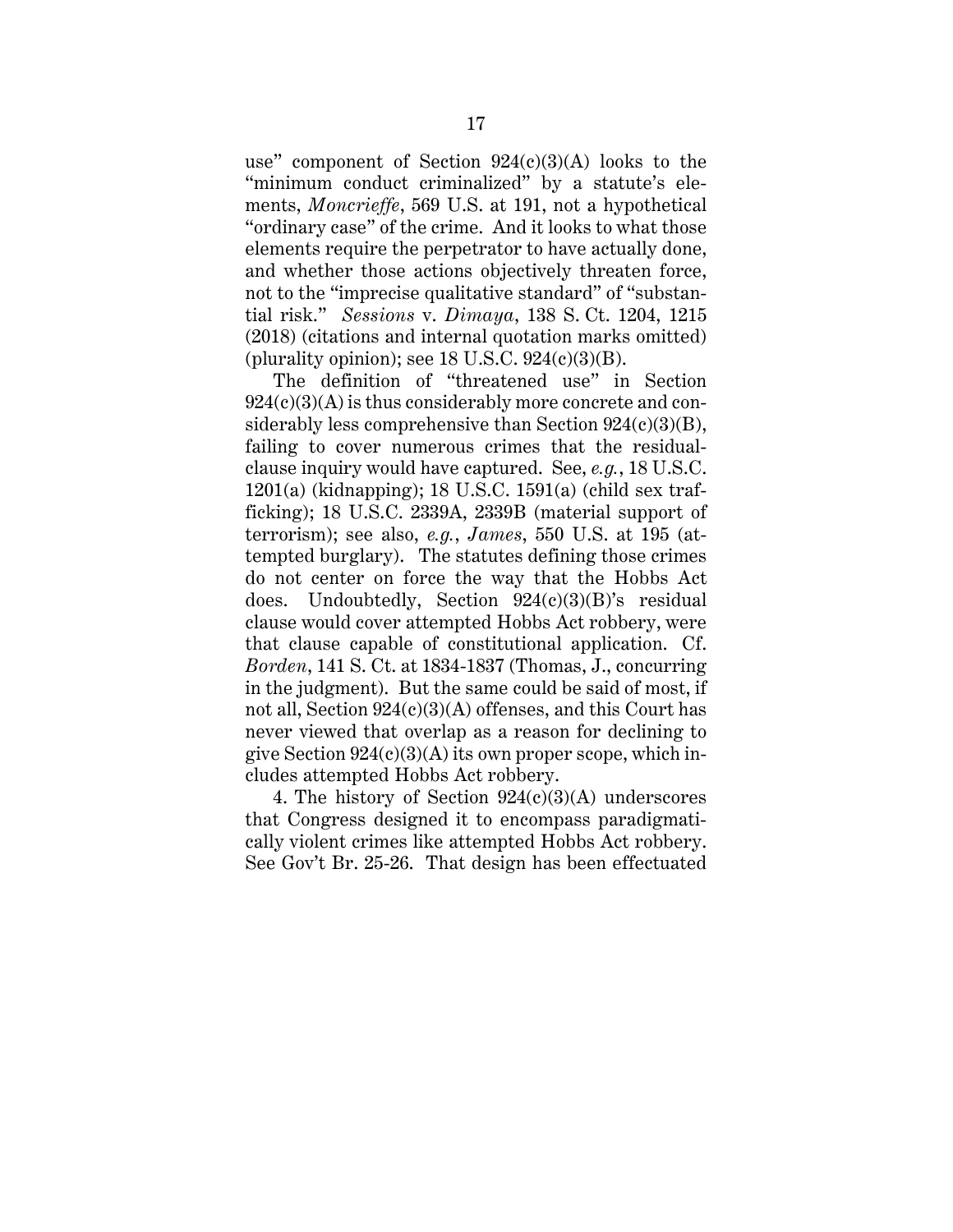by decades of prosecutions and the consistent interpretation of the United States Sentencing Commission. See *id.* at 26.

Respondent notes that draft versions of the original Armed Career Criminal Act of 1984 (ACCA), Pub. L. No. 98-473, Tit. II, ch. XVIII, 98 Stat. 2185, which specified "robbery or burglary" as the predicate offenses that could trigger an ACCA sentencing enhancement, explicitly referenced attempt liability, whereas the enacted version of the ACCA did not. Resp. Br. 35 (citation omitted). But respondent has not cited, and the government has not located, the explanation for a House subcommittee's deletion of that language, which had appeared in both House and Senate drafts. The subcommittee did not identify as "pertinent" any of the changed language outlining the predicate offenses, H.R. Rep. No. 1073, 98th Cong., 2d Sess. 4 (1984), and the subcommittee's minutes reflect that it was "attempt[ing] to parallel pretty much what the Senate has drafted," *Transcript of Proceedings, Subcomm. on Crime of the House Comm. on the Judiciary, Markup on H.R. 1627*, 98th Cong., 2d Sess. 9 (Sept. 13, 1984) (on file with the NARA Center for Legislative Archives). In any event, when Congress decided to "expand the number of qualifying offenses" two years later, *Stokeling*, 139 S. Ct. at 551, it enacted an elements clause that mirrors Section 924(c)(3)(A) and *does* expressly include attempts.

Respondent also takes issue (Br. 36-39) with a Senate report describing the elements clause as covering such crimes as "a threatened or attempted simple assault or battery on another person." S. Rep. No. 225, 98th Cong., 1st Sess. 307 (1983) (footnotes omitted). But while the report's discussion is not unambiguous,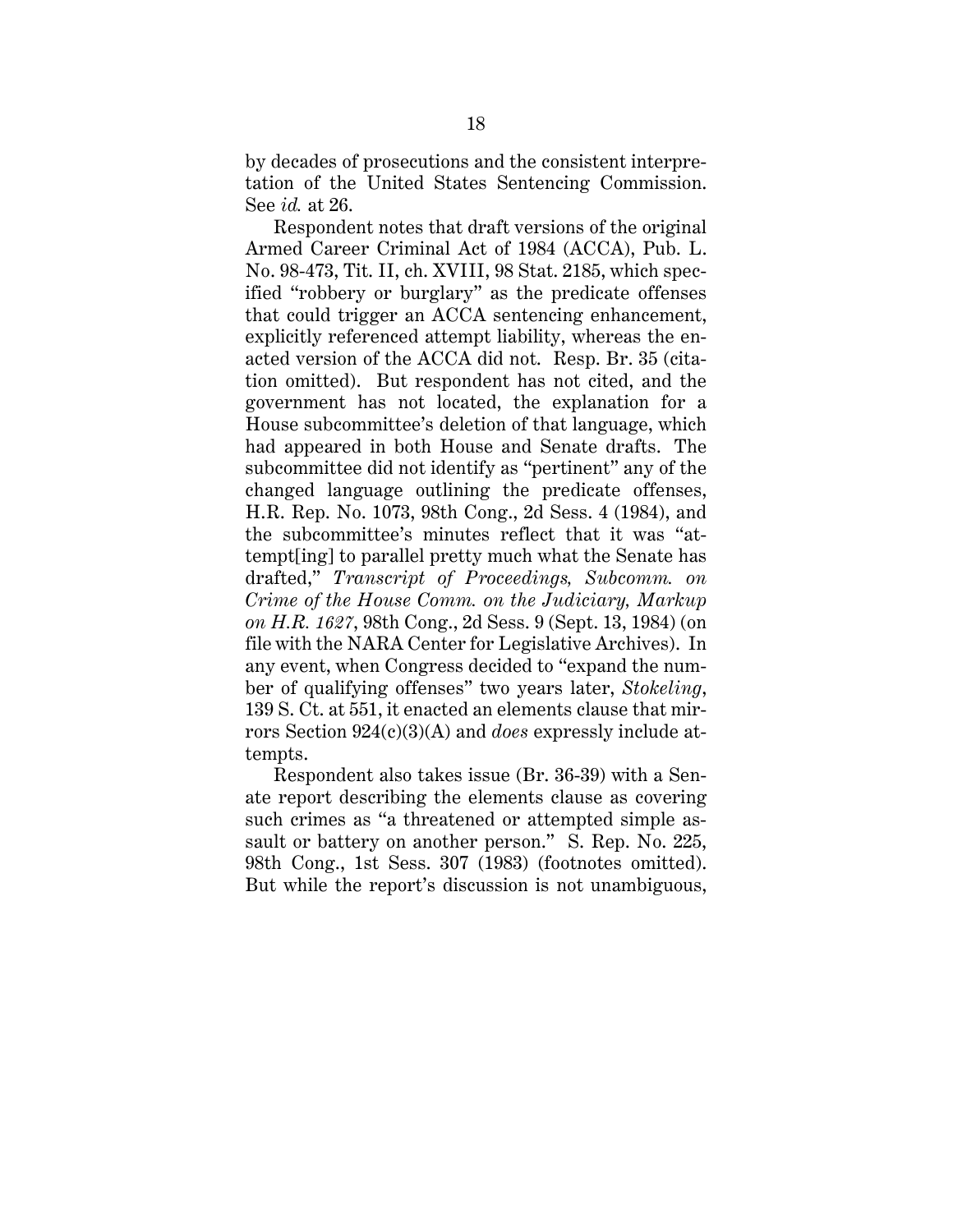and certain of the mentioned offenses might in fact be excluded for other reasons, the discussion nevertheless reflects what a plain reading of the text indicates—that the enacted language "include[s] attempt offenses," *James*, 550 U.S. at 198. Furthermore, even if respondent's interpretation were the right one, it would provide no support for his position that Congress excluded the commonplace violent offense of attempted robbery, or any other attempts to commit violent crimes, from the definitions of a "crime of violence" or "violent felony."

5. Finally, respondent's resort to the rule of lenity is misplaced. See Resp. Br. 47-50. For nearly 50 years, this Court has explained that "the rule of lenity only applies if, after considering text, structure, history, and purpose, there remains a grievous ambiguity or uncertainty in the statute, such that the Court must simply guess as to what Congress intended." *United States* v. *Castleman*, 572 U.S. 157, 172-173 (2014) (citation omitted); see *Shular* v. *United States*, 140 S. Ct. 779, 789 (2020) (Kavanaugh, J., concurring); *Huddleston* v. *United States*, 415 U.S. 814, 830-831 (1974). This case presents no such circumstance.

Respondent nevertheless tries to invoke the rule of lenity by urging (Br. 48-49) the Court to water down its well-established limits. But the Court's longstanding and careful formulation, to which innumerable judicial decisions have adhered, ensures that judges respect "the product of the legislative process" and refrain from applying a substantive canon that could alter a statute's meaning unless the statute is truly and irremediably ambiguous. Amy Coney Barrett, *Substantive Canons and Faithful Agency*, 90 B.U. L. Rev. 109, 124 (2010); see *id.* at 128-133 (collecting sources and summarizing the longstanding principle that "saying that ambiguity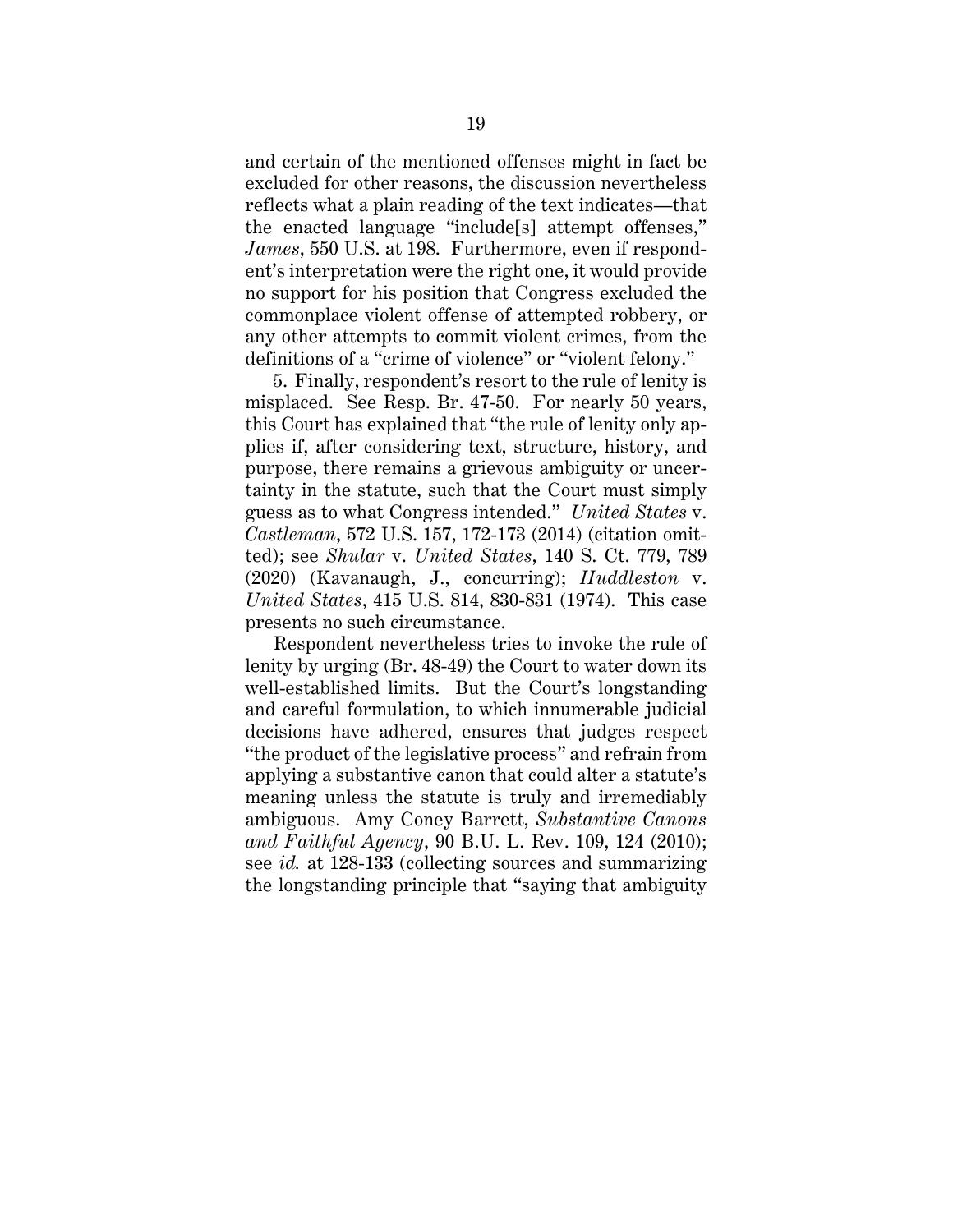justified the application of lenity did not mean that a court had recourse to the rule whenever a narrower interpretation was plausible").

In any event, because the language, context, history, and design of Section  $924(c)(3)(A)$  all weigh against the excision of attempted Hobbs Act robbery, no true ambiguity exists here, grievous or otherwise. Furthermore, neither of the dual purposes served by the rule of lenity—"fair warning of the boundaries of criminal conduct" and ensuring "that legislatures, not courts, define criminal liability," *Crandon* v. *United States*, 494 U.S. 152, 158 (1990)—would be advanced by adopting respondent's position. A Section 924(c) defendant cannot complain that he lacked "fair warning" of the penalty for his attempted crime with a firearm, when that penalty is the same as the one for the completed offense that he specifically intended and endeavored to commit. And acknowledging Congress's longstanding and consistent efforts to treat robbery offenses as crimes of violence ensures that the "legislature[], not courts, define[s] criminal liability," *ibid.*, under Section  $924(c)(3)(A)$ .

#### **C. The Implications Of Respondent's Position Are Untenable**

Ultimately, respondent would foreclose Section 924(c)(3) prosecutions for real and violent criminal conduct. That includes not only the killing of Martin Silvester during respondent's own attempted Hobbs Act robbery, but also numerous other attempted Hobbs Act robberies suffused with obvious violence. See Gov't Br. 28-32. Although "applying the categorical approach" has been known to result in occasional case-specific "absurdity," *Quarles* v. *United States*, 139 S. Ct. 1872, 1880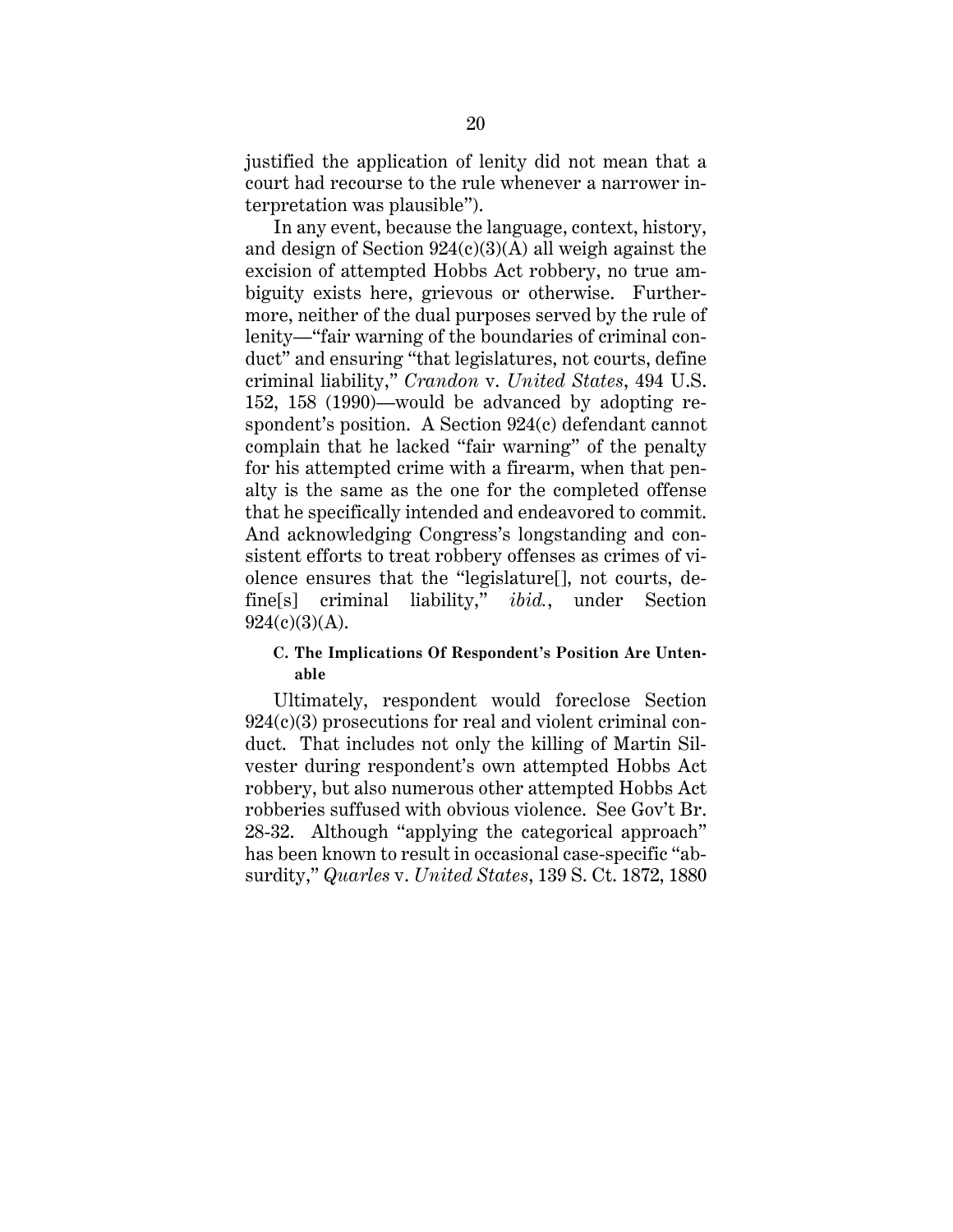(2019) (Thomas, J., concurring), that perverse acrossthe-board rule cannot be correct.

Respondent does not dispute that excising attempted robbery from the elements clause could have significant implications even beyond Section 924(c) prosecutions. He does not distinguish attempted Hobbs Act robbery from state or common-law attempted robbery crimes, suggesting that the many defendants (past and present) whose ACCA classification is based on an attempted robbery could be affected by this case. Similarly, 18 U.S.C. 16(a) employs language that mirrors Section  $924(c)(3)(A)$ 's in defining "crime of violence" for many other provisions in the federal code, including provisions penalizing the use of minors to commit violent crimes, 18 U.S.C. 25, prohibiting the possession of body armor by violent felons, 18 U.S.C. 931, and providing mandatory restitution to crime victims for such expenses as medical care or lost wages, 18 U.S.C. 3663A. Excluding attempted robbery from those provisions' reference to a "crime of violence" would defy common sense just as much as excluding it from Section 924(c)'s.

None of those consequences are warranted by the statutory text, context, or the categorical approach. "The elected lawmakers wanted to categorically include attempt crimes" like attempted Hobbs Act robbery in Section 924(c)(3)(A), "and they said so plainly." *Walker*, 990 F.3d at 330. This Court should restore the law that they enacted by reversing the decision below.